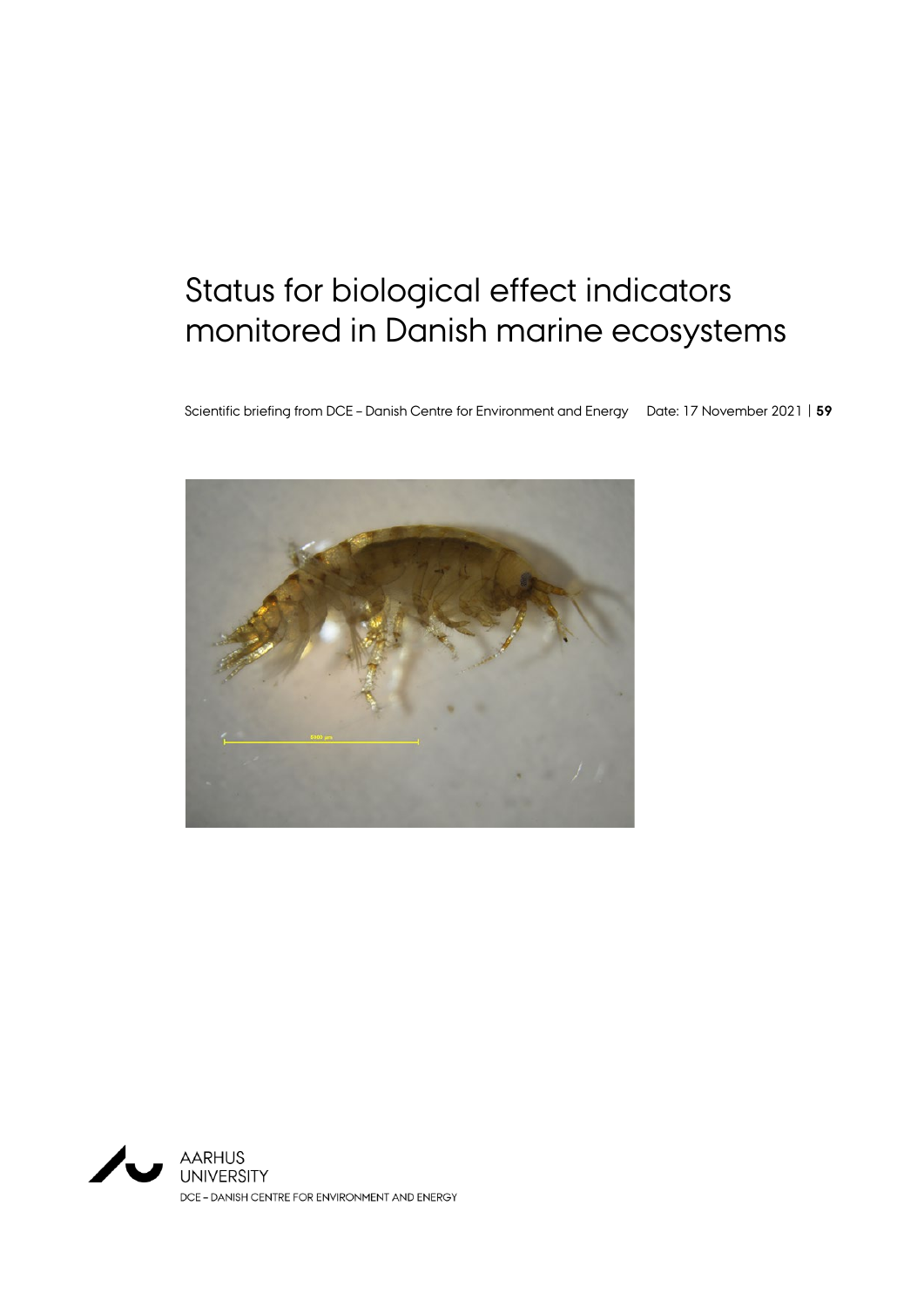# Data sheet

|                                                       | Scientific briefing from DCE - Danish Centre for Environment and Energy                                                                                                                                                                                                                                       |
|-------------------------------------------------------|---------------------------------------------------------------------------------------------------------------------------------------------------------------------------------------------------------------------------------------------------------------------------------------------------------------|
| Category:                                             | Scientific briefing                                                                                                                                                                                                                                                                                           |
| Title:                                                | Status for biological effect indicators monitored in Danish marine ecosystems                                                                                                                                                                                                                                 |
| Authors:<br>Institution):                             | Zhanna Tairova & Jakob Strand<br>Department of Ecoscience, Section for marine diversity and experimental ecology,<br><b>Aarhus University</b>                                                                                                                                                                 |
| Referee:<br>Quality assurance, DCE:<br>Linguistic QA: | Martin Mørk Larsen<br>Susanne Boutrup<br><b>Charlotte Kler</b>                                                                                                                                                                                                                                                |
| External comment:                                     | The Danish Environmental Protection Agency. The comments can be found here:<br>http://dce2.au.dk/pub/komm/N2021_59_komm.pdf                                                                                                                                                                                   |
| Claimant:                                             | Ministry of Environment                                                                                                                                                                                                                                                                                       |
| Please cite as:                                       | Tairova Z., Strand J. 2021. Status for biological effect indicators monitored in Danish<br>marine ecosystems. Aarhus University, DCE - Danish Centre for Environment and<br>Energy, $34$ s. - Scientific briefing no. 2021   59<br>https://dce.au.dk/fileadmin/dce.au.dk/Udgivelser/Notater_2021/N2021_59.pdf |
|                                                       | Reproduction permitted provided the source is explicitly acknowledged                                                                                                                                                                                                                                         |
| Front page photo:                                     | Gammarus spp. (photo Z.Tairova)                                                                                                                                                                                                                                                                               |
| Number of pages:                                      | 34                                                                                                                                                                                                                                                                                                            |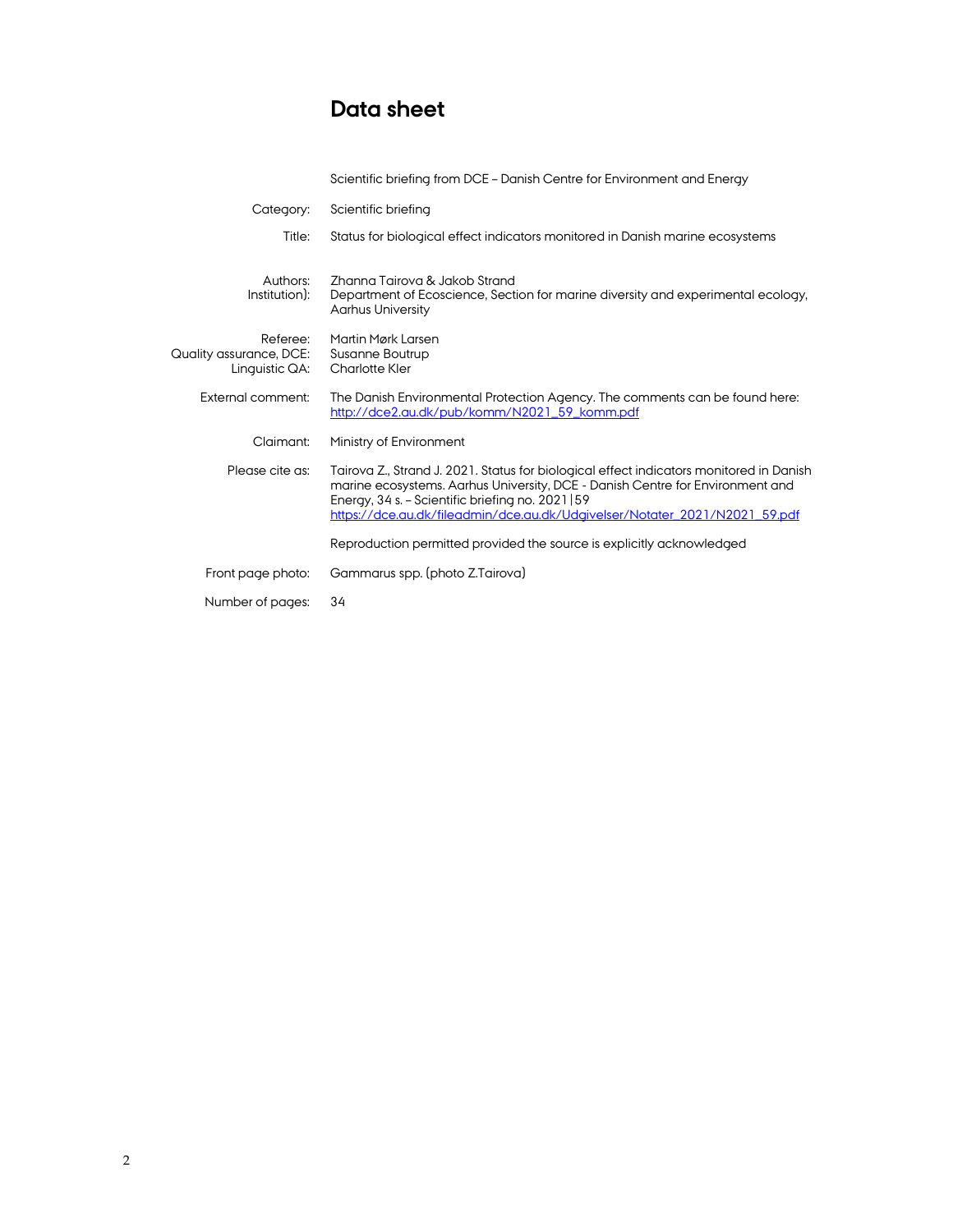# **Contents**

| Preface                                                      | 4  |
|--------------------------------------------------------------|----|
| Introduction                                                 | 5  |
| Fish, eelpout (Zoarces viviparus)                            | 7  |
| Blue mussels (Mytilus edulis)                                | 10 |
| <b>Marine gastropods</b>                                     | 11 |
| Reproductive disorders in amphipods ( <i>Gammarus spp.</i> ) | 13 |
| Primary threshold values                                     | 13 |
| Secondary threshold values - Gammarids                       | 13 |
| <b>References</b>                                            | 16 |
| <b>Supplementary tables</b>                                  | 19 |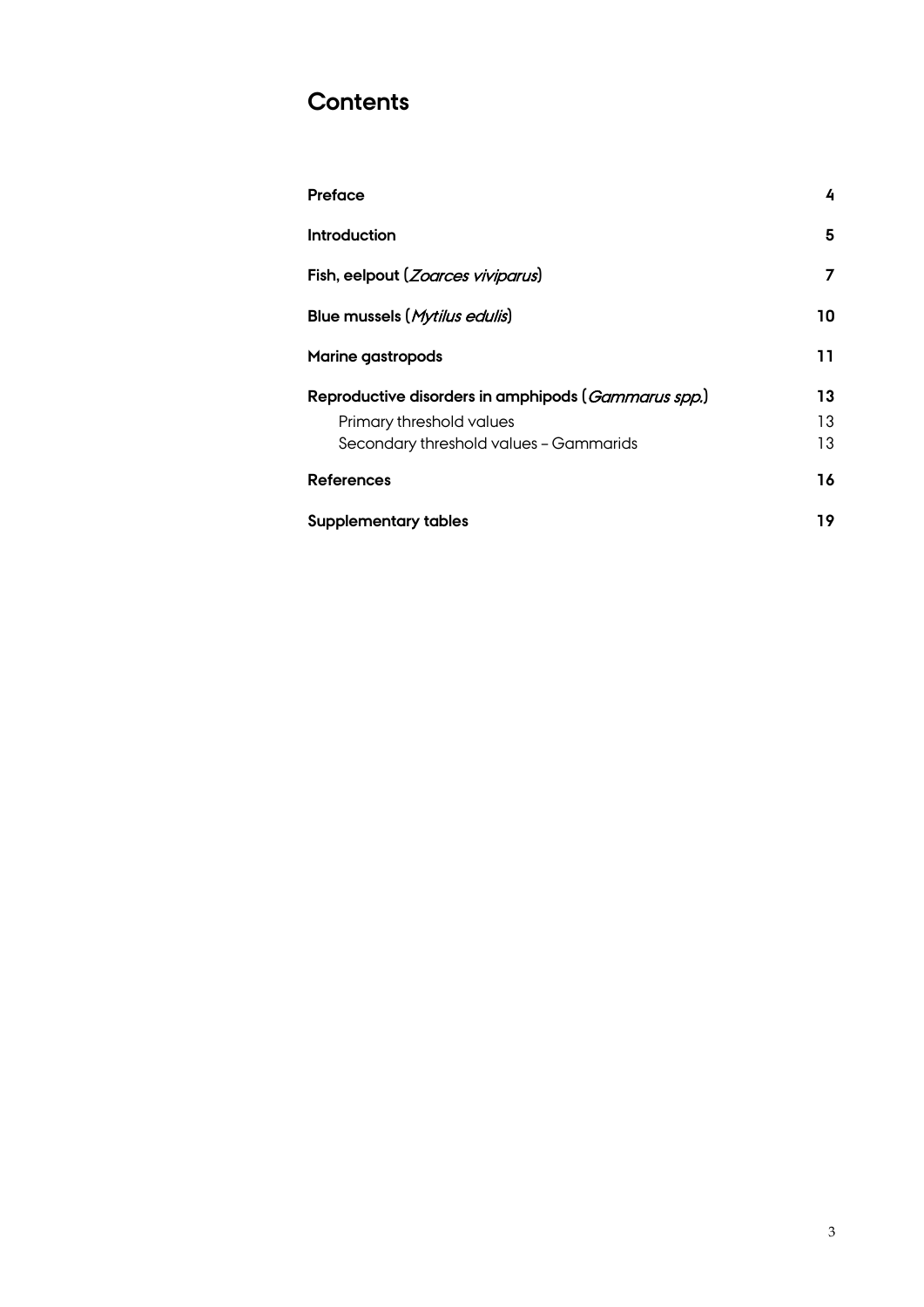# **Preface**

This scientific briefing has been prepared based on an order from the Ministry of Environment with the assignment of assessing pending issues for biological tests, up to the point when Denmark will have fully functional biological effect indicators for use in monitoring the marine environment.

This has been done by preparing a status assessment of relevant criteria/elements that are recommended for internationally established monitoring indicators for the marine environment.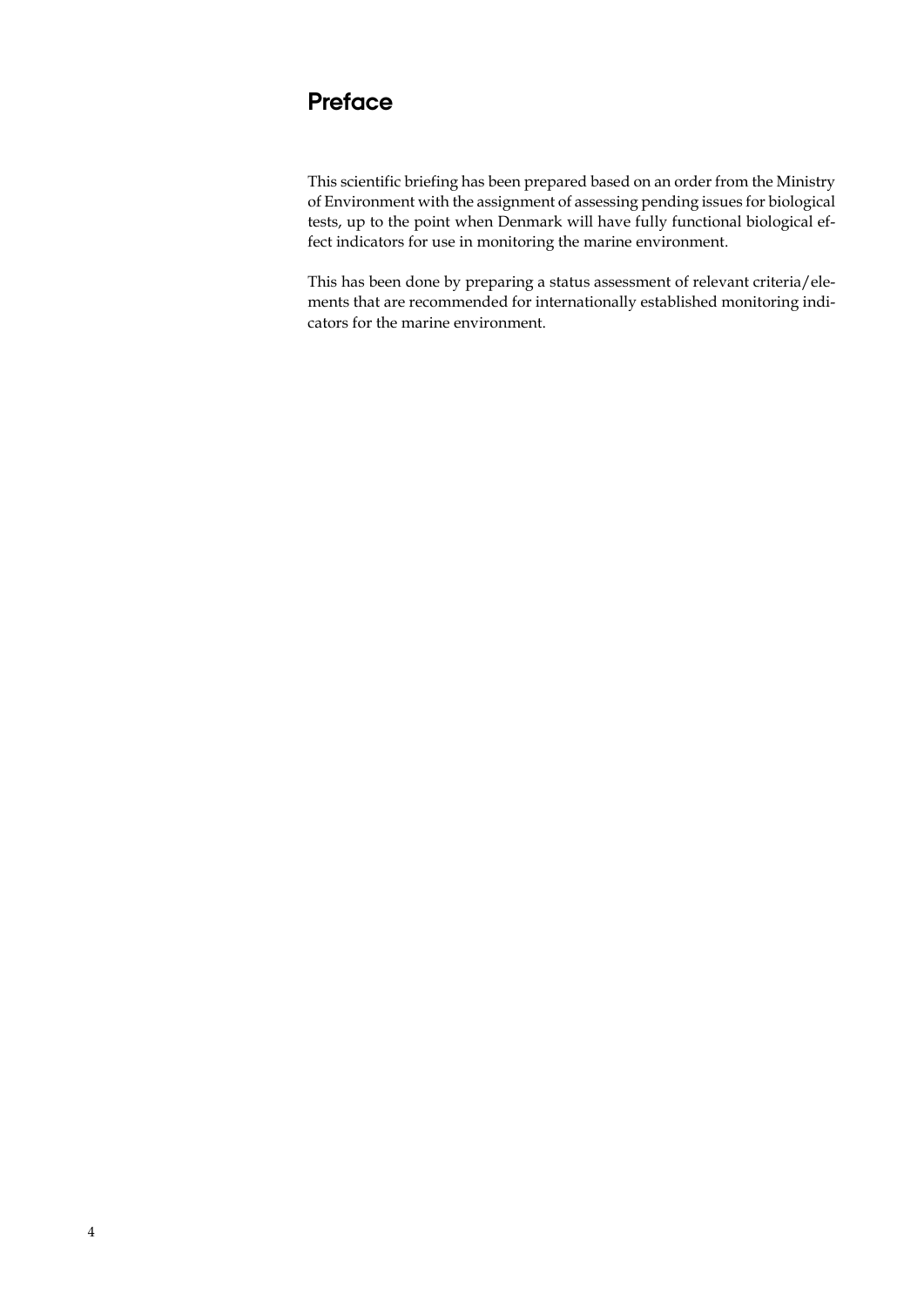### **Introduction**

Since 1998, different types of biological effect indicators for pollution effects related to contaminants have been included in the marine part of the National Monitoring Programme for the Aquatic and Terrestrial Environment (NO-VANA) in Denmark (Miljøstyrelsen et al., 2017).

Some indicators are also included into the Danish Marine Strategy (Miljøstyrelsen, 2020), as part of Descriptor 8 – Contaminants (D8C1, D8C2). Decriptor 8 is defined: "Concentrations of contaminants are at levels not giving rise to pollution effects" (EC JRC, 2015).

In the current document, the employed indicators are assessed using the list of coordination tools, which, according to international monitoring programmes, should preferably be in place in order to be applicable as functional indicators in environmental assessment. These coordination tools include: monitoring guidelines/monitoring methods; quality assurance procedures; quality control; assessment criteria; database; temporal and spatial scope.

Monitoring data for biological effect indicators can be used for both state and impact assessments and they can also be evaluated using environmentally relevant assessment criteria (ACs) developed within international scientific fora working with monitoring and assessment. Several of these ACs have also been adopted for indicator assessments by The Baltic Marine Environment Protection Commission – also known as the Helsinki Commission (HEL-COM), The Convention for the Protection of the Marine Environment of the North-East Atlantic (OSPAR) and reported by the International Council for the Exploration of the Sea (ICES).

For a range of biological effect indicators, background levels have been set for the biological responses, which correspond to the upper limit for the variation in a background assessment criteria (BAC) and, for some indicators, the environmental assessment criteria (EAC) have been established as well. BAC is analogous to background assessment concentrations, or a natural response level, and EAC represents levels of response below which unacceptable responses at higher, e.g. organism or population, levels would not be expected (Davies & Vethaak, 2012; OSPAR, 2013).

These ACs have also been developed for the indicator organisms and the respective biological effect measurements deployed within the NOVANA-programme, i.e. covering fish, mussels, marine gastropods and amphipods (Table 1).

**Table 1.** Biological effect measurements covered in the NOVANA-programme.

| <b>Indicator species</b> | <b>Type of indicators</b>                      | Indicator name                                         |
|--------------------------|------------------------------------------------|--------------------------------------------------------|
| Fish (eelpout)           | PAH-specific effects                           | CYP1A (EROD) activity and                              |
|                          |                                                | PAH-metabolites (FAC)                                  |
|                          | General pollution effects Reproductive success |                                                        |
| Mussels (blue mussel)    |                                                | General pollution effects Lysosomal membrane stability |
| Marine gastropods        | TBT-specific effects                           | Imposex and intersex                                   |
| Amphipods                | General pollution effects Reproductive success |                                                        |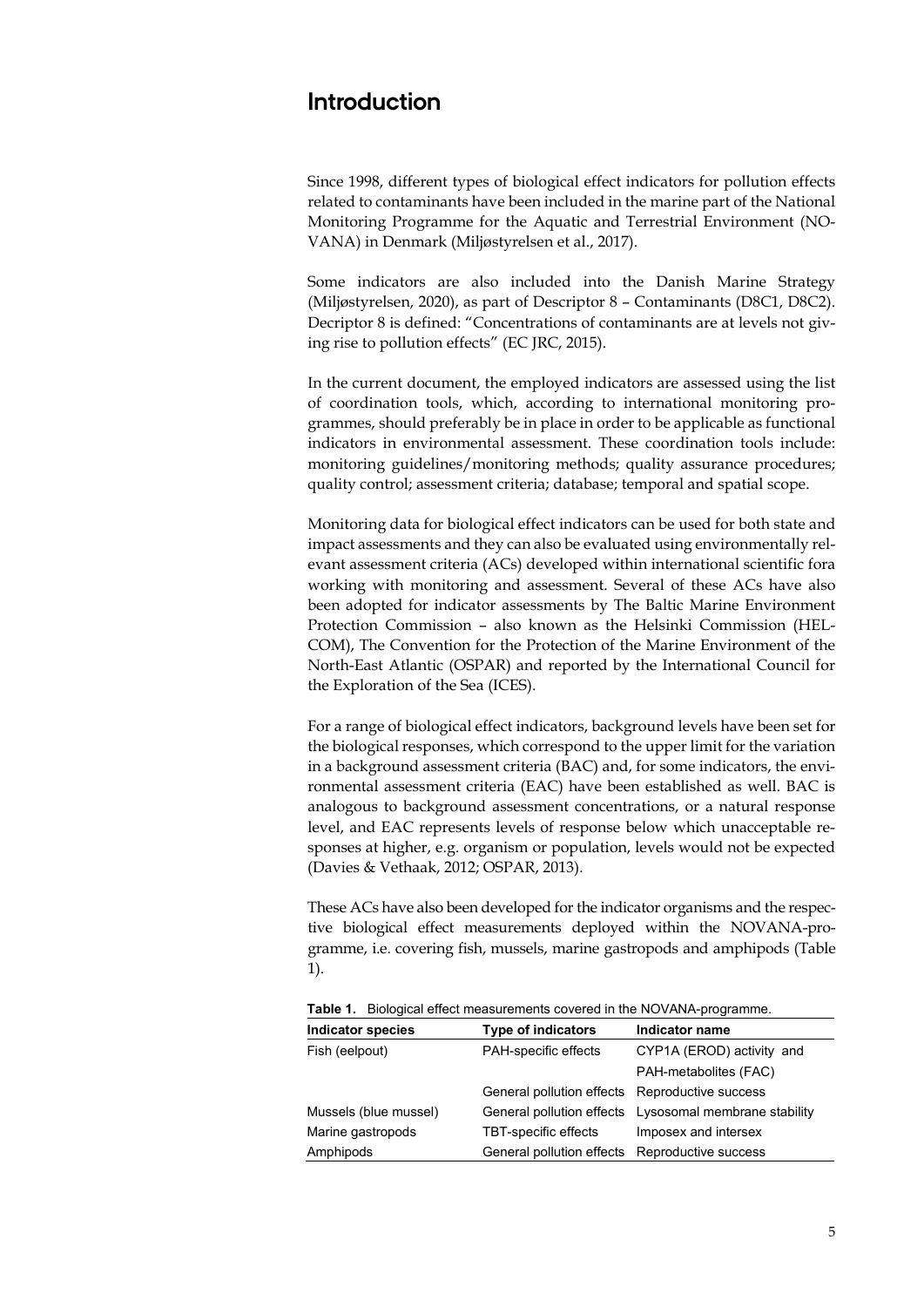This overview report focuses on indicators that are employed in NOVANA, but also ACs for other indicator species and biological effect measurements are included in supplementary tables. These alternative ACs are taken from the Report of the Working Group on the Biological Effects of Contaminants (WGBEC) and those that are currently included in OSPAR's Coordinated Environmental Monitoring Programme (CEMP) (ICES WGBEC, 2013; OSPAR CEMP, 2021).

CEMPs' objective is to deliver comparable data from across the OSPAR Maritime Area that can be used in assessments to address the specific questions raised in OSPAR's Joint Assessment and Monitoring Programme, (JAMP). Certain indicators, where monitoring guidelines, quality assurance tools and/or assessment tools are currently lacking, have been categorised as 'Pre-CEMP'. Monitoring of these components is voluntary on a temporary basis, pending the development of those requirements (OSPAR CEMP, 2021).

The ACs for polycyclic aromatic hydrocarbons (PAHs), metal-specific and general biological effects are currently included in the pre-CEMP category (*Supplementary tables, S5, S6*).

The following ACs reported in this overview are the current criteria applied within the NOVANA-programme and are based on outcomes from WGBEC, HELCOM Indicator factsheets and OSPAR CEMP.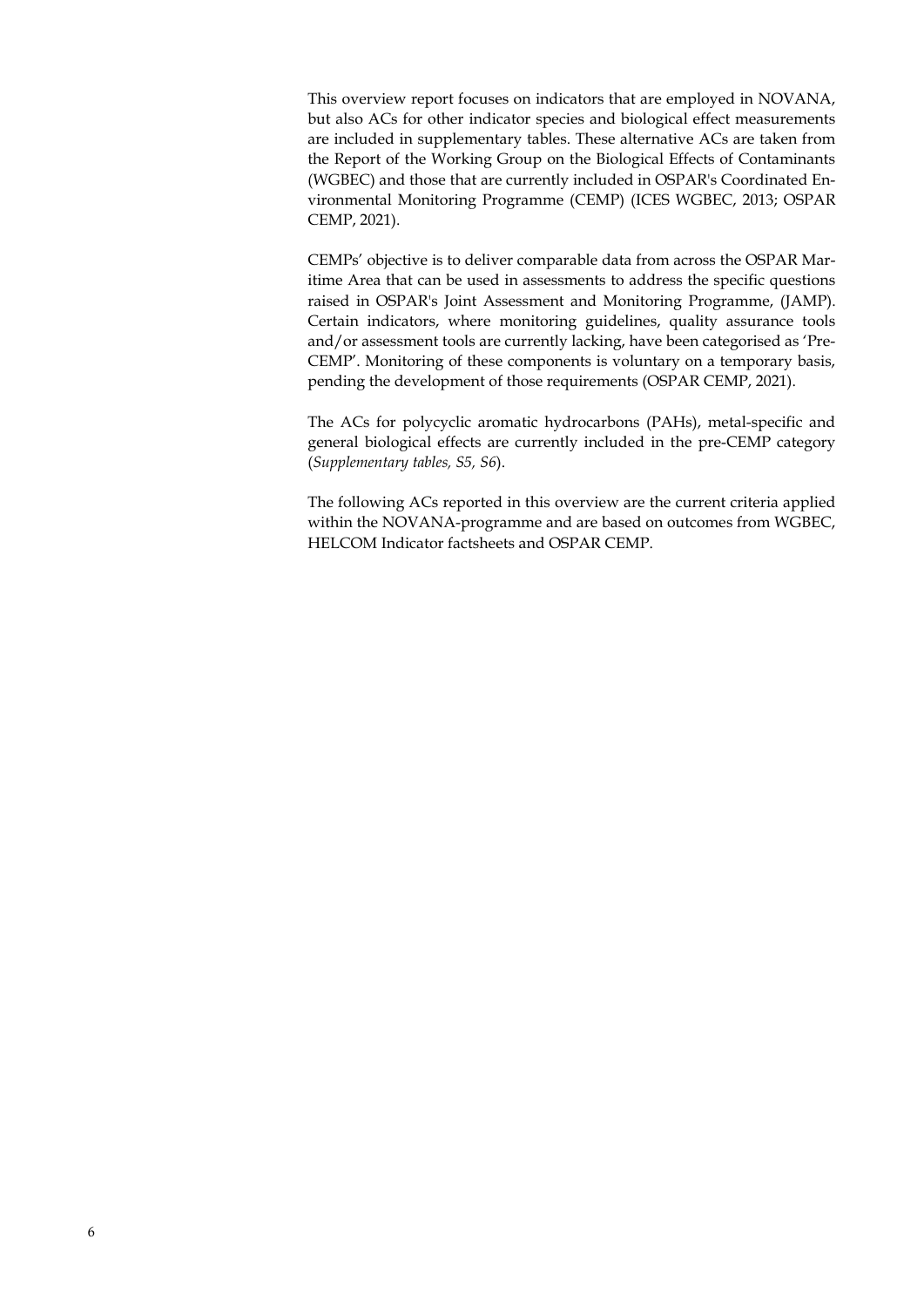### **Fish, eelpout (**Zoarces viviparus**)**

In NOVANA's fish component, the following effect indicators are currently monitored:

**"CYP1A enzymatic activity (EROD)"**: OSPAR JAMP technical annex 2 on PAH-specific biological effects monitoring, although also currently under (OSPAR pre-CEMP: "*general biological effect*"). This indicator was also part of the HELCOM candidate indicator list, but it was not anticipated to be ready for use in HOLAS II (HELCOM HOD, 2016).

The activity of the cytochrome P450 1A (CYP1A) family of enzymes that is responsible for primary metabolism of PAHs and polychlorinated biphenyls (PCBs) is measured using artificial substrate 7-ethoxyresorufin (EROD). PAHs, PCBs and dioxin-like compounds induce synthesis of CYP1A by binding to aryl hydrocarbon receptor/ARNT complex and, thus, the measurement of the EROD activity is used as a tool to measure the induction of this enzymatic system caused by this type of pollution (Davies & Vethaak, 2012). The BAC-value for eelpout in Table 2 is reported in ICES WGBEC report (2013) and OSPAR (2013).

In addition, the WGBEC and OSPAR pre-CEMP categories include ACs for several other OSPAR relevant fish species (Tables S1 and S2, Supplementary Tables).

**Table 2.** Assessment criteria for biological effect indicator, " CYP1A enzymatic activity (EROD)" in eelpout, used in the Danish monitoring programme NOVANA (ICES WGBEC, 2013; OSPAR, 2013).

| <b>Effect indicator</b>                                                                  | <b>BAC</b> | EAC |
|------------------------------------------------------------------------------------------|------------|-----|
| Eelpout                                                                                  |            |     |
| CYP1A-enzymatic activity (pmol min <sup>-1</sup> mg protein <sup>-1</sup> ) <sup>*</sup> | 10         |     |
| Notes:                                                                                   |            |     |
| * measured in SQ-fraction of liver tissue extract                                        |            |     |

measured in S9-fraction of liver tissue extract

In the NOVANA programme, the following components, necessary for monitoring application, are developed or used:

- monitoring guidelines / monitoring methods are in place (Strand, 2013a) based on Stagg & Mcintosh, 1998, and revised in Ron Stagg et al., 2016);
- procedure for quality assurance of the method: participation in international laboratory intercalibration exercises and workshops (Förlin, 2012; BEQUALM);
- procedure for quality control of monitoring data by the Marine Topic Center, Aarhus University (Høgslund et al., 2019);
- assessment criteria Table 2;
- monitoring databases national database MFS-base/HSD database (data from MFS-base will be transferred to a new monitoring database at the Danish EPA); international database – ICES DOME;
- temporal and spatial scope included in the NOVANA programme since 2004: within the period of 2017-2021, 2 stations are monitored every year (Miljøstyrelsen et al., 2017).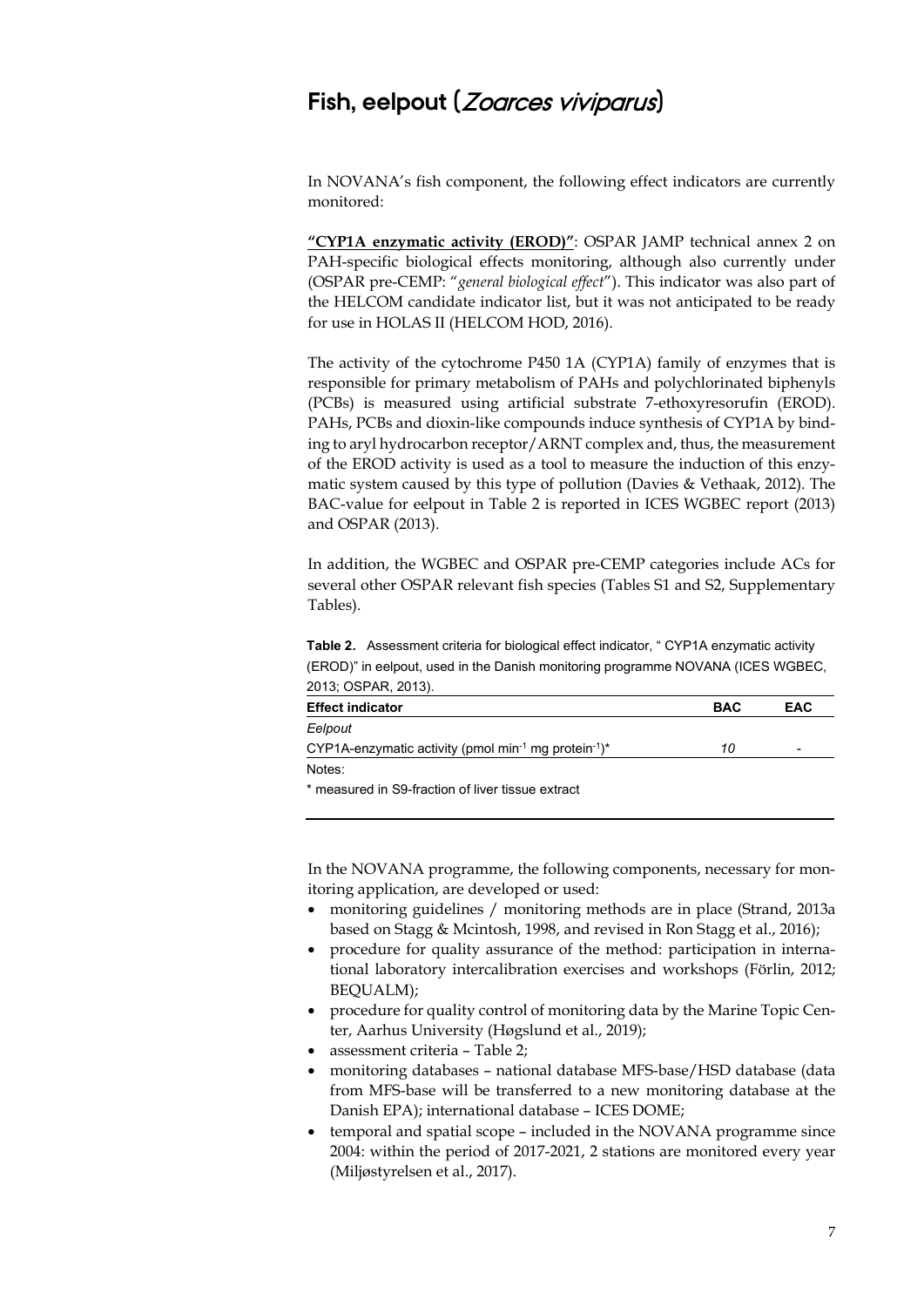**"PAH-metabolites in bile"** (OSPAR JAMP and pre-CEMP: "*PAH specific biological effect*"; HELCOM Core indicator: "*Polyaromatic hydrocarbons (PAHs) and their metabolites*").

The metabolites of PAHs are present in bile at the final stage of the biotransformation process through which lipophilic compounds are changed into more water-soluble forms and then excreted from the organism. Therefore, measurement of these compounds in fish bile, using fluorescence analytical techniques, is used as a tool to assess the exposure of fish to PAHs (Davies & Vethaak, 2012). The ACs for eelpout reported in ICES WGBEC report (2013) and OSPAR (2013) are in Table 3.

In addition, the WGBEC and OSPAR pre-CEMP categories include ACs for several other OSPAR relevant fish species (Tables S1 and S3, Supplementary Tables). Additionally, the EAC for Cod  $(483 \text{ ng g}^{-1})$  has a potential to be used in the Danish monitoring programme as AC for eelpout, since this value is regarded as the most relevant for fish species for Danish waters.

**Table 3.** Assessment criteria for biological effect indicator "PAH-metabolites in bile" in eelpout used in the Danish monitoring programme NOVANA (ICES WGBEC, 2013;OSPAR, 2013).

| ZUTJ, UJFAN, ZUTJJ.                      |            |            |
|------------------------------------------|------------|------------|
| <b>Effect indicator</b>                  | <b>BAC</b> | <b>EAC</b> |
| Eelpout                                  |            |            |
| PAH metabolites in bile (ng m $I^{-1}$ ) | 92         | (483)*     |
| Notes:                                   |            |            |

\*Adopting the Cod EAC value (ng  $g^{-1}$ ), GC/MS data directly compared to HPLC/F data (ng ml<sup>-1</sup>).

In the NOVANA programme, the following components, necessary for monitoring application, are developed or used:

- monitoring guidelines / monitoring methods are in place (Strand, 2013a; Ariese et al., 2005, based on OSPAR Commission, 2008, Annex 2);
- procedure for quality assurance of the method: participation in international laboratory intercalibration exercises and workshops (Förlin, 2012; Kammann et al., 2013; BEQUALM);
- procedure for quality control of monitoring data by the Marine Topic Center, Aarhus University (Høgslund et al., 2019);
- assessment criteria Table 3;
- monitoring databases national database MFS-base/HSD database (data from MFS-base will be transferred to a new monitoring database at the Danish EPA); international database – ICES DOME;
- temporal and spatial scope included in the NOVANA programme since 2004: within the period of 2017-2021, 2 stations are monitored every year (Miljøstyrelsen et al., 2017).

**"Reproductive success in eelpout"** (*General biological effect*, most recent ACs in WGBEC 2012, OSPAR 2013). This indicator was proposed as a pre-core indicator in the HELCOM indicator list, but it was not anticipated to be ready for use in HOLAS II (HELCOM HOD, 2016). This indicator was included in JAMP Guidelines for General Biological Effects Monitoring (OSPAR, 2007).

Reproductive success is measured as proportion of malformed fry (types B-G), proportion of late dead fry (type A), proportion of early dead fry (type 0)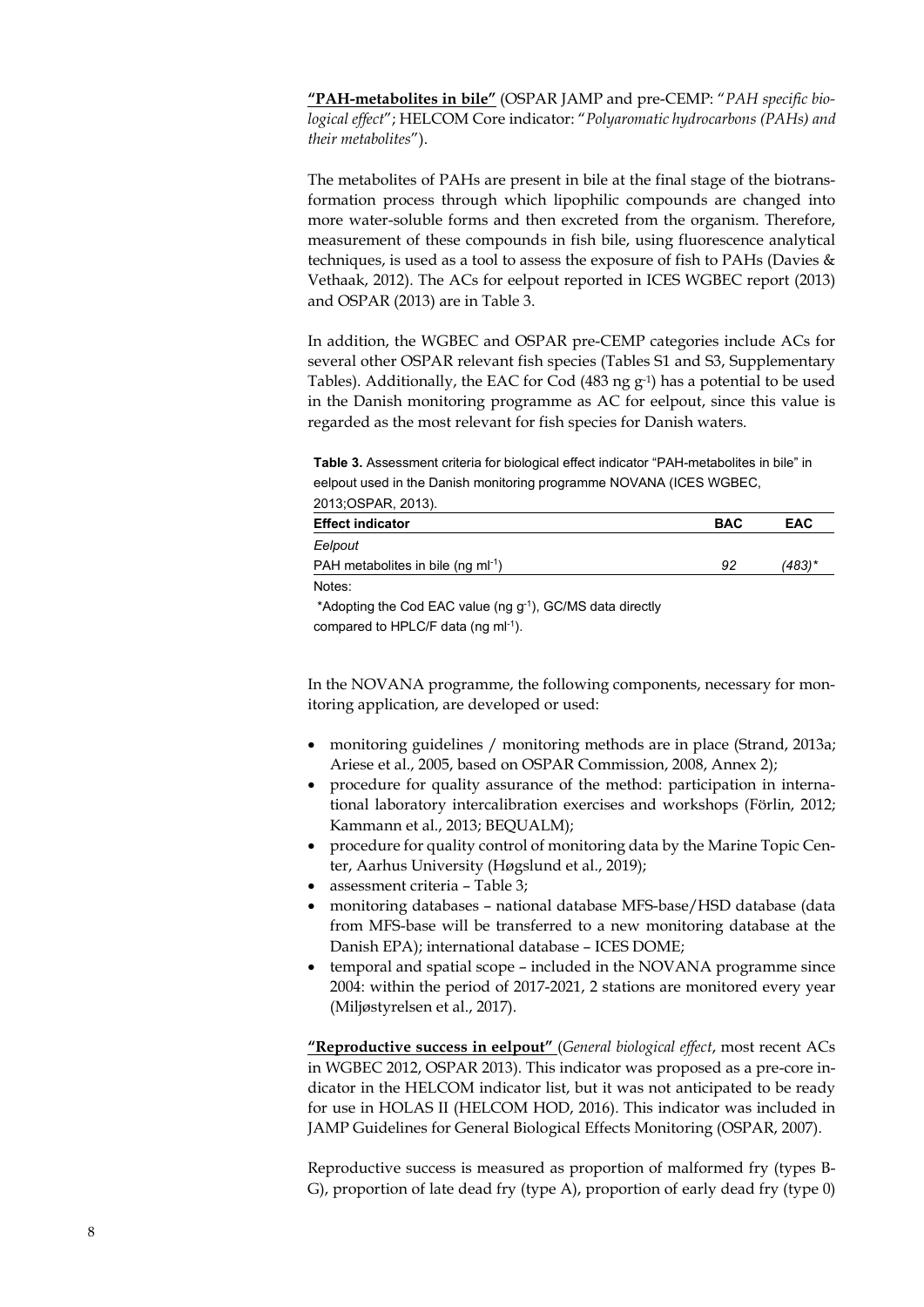and proportion of total abnormal fry (all types). The eelpout (*Zoarces viviparus*), also called viviparous blenny, can be used as a bioindicator of the impact of hazardous substances on reproductive success of viviparous fish in the marine environment. The hazardous substances that can affect embryo and larval development in fish include organochlorines, pesticides, polycyclic aromatic hydrocarbons (PAHs), heavy metals and organometals (Davies & Vethaak, 2012). The ACs for eelpout reported in ICES WGBEC report (2013) and OSPAR (2013) are listed in Table 4.

**Table 4.** Assessment criteria for biological effect indicators in eelpout for "Reproductive success in eelpout" used in the Danish monitoring programme NOVANA (ICES WGBEC, 2013; OSPAR, 2013).

| 2010, 00170, 20107                                |            |            |
|---------------------------------------------------|------------|------------|
| <b>Effect indicator</b>                           | <b>BAC</b> | <b>EAC</b> |
| Eelpout                                           |            |            |
| Mean prevalence of malformed fry (type B-G)       | $1\%$      | 2%         |
| Mean prevalence of late dead fry (type A)         | 2%         | 4%         |
| Mean prevalence of early dead fry (type 0)        | 2.5%       | 5%         |
| Mean prevalence of total abnormal fry (all types) | 5%         | 10%        |

In the NOVANA programme, the following components, necessary for monitoring application, are developed or used:

- monitoring guidelines / monitoring methods are in place (Strand, 2013a, based on OSPAR, 2007, Annex 10 and Strand et al., 2004);
- quality assurance procedures: participation in international workshops with practical exercises (Förlin, 2012);
- quality control on monitoring data is in place under the Marine Topic Center, Aarhus University (Høgslund et al., 2019);
- assessment criteria Table 4;
- monitoring databases national database MFS-base/HSD database; international database – ICES DOME;
- temporal and spatial scope included in the NOVANA programme since 2004: within the period of 2017-2021, 2 stations are monitored every year (Miljøstyrelsen et al., 2017).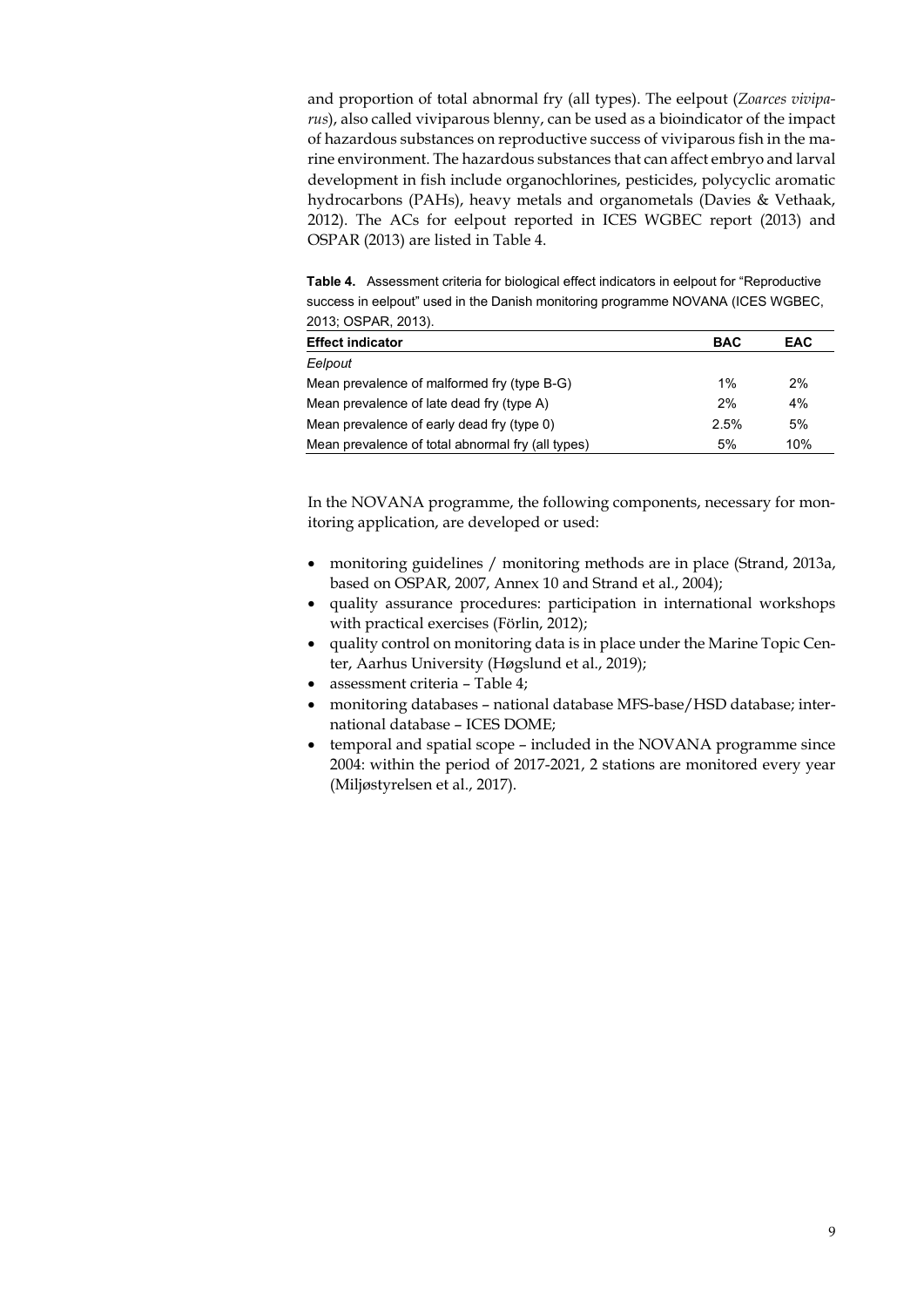### **Blue mussels (**Mytilus edulis**)**

In blue mussels (*Mytilus edulis*), one indicator measured as part of the Danish monitoring programme is "lysosomal membrane stability" (LMS) (OSPAR pre-CEMP: "*general biological effect*"). This indicator was also part of the HEL-COM pre-core indicator list, but it was not anticipated to be ready for use in HOLAS II (HELCOM HOD, 2016).

LMS is one type of the lysosomal responses that are used as effect biomarkers indicative of the general stress triggered by pollution in the marine environment (Davies & Vethaak, 2012). LMS can be affected when certain physiological or pathological conditions occur, including those that can be induced by pollutants (Martínez-Gómez et al., 2015). The ACs from OSPAR pre-CEMP category listed are in Table 5.

**Table 5.** Assessment criteria for biological effect indicators used in blue mussels, used in the Danish monitoring programme NOVANA (ICES WGBEC, 2012; OSPAR, 2013).

| <b>Effect indicator</b>       | <b>BAC</b> | <b>EAC</b> |
|-------------------------------|------------|------------|
| Blue mussels                  |            |            |
| Lysosomal membrane stability* | 120        | 50         |
| Notes:                        |            |            |

\* High numbers indicate better status

In the NOVANA programme, the following components, necessary for monitoring application, are developed or used:

- monitoring guidelines / monitoring methods are in place (Strand & Dahllöf, 2013 based on Moore et al., 2004, revised in Martínez-Gómez et al., 2015; OSPAR, 2007, Annex 6);
- procedure for quality assurance of the method: participation in international workshops with practical exercises (e.g. organized by BEQUALM and OSPAR/ICES (ICES/OSPAR, 2010)). Participation in Nordic workshops in 2013 and 2019;
- procedure for quality control of monitoring data by the Marine Topic Center, Aarhus University (Høgslund et al., 2019);
- assessment criteria Table 5;
- monitoring databases national database MFS-base (data from MFS-base will be transferred to a new monitoring database at the Danish EPA); international database – ICES DOME;
- temporal and spatial scope included in NOVANA programme since 2004: within the period of 2017-2021, 2 stations are monitored every year (Miljøstyrelsen et al., 2017).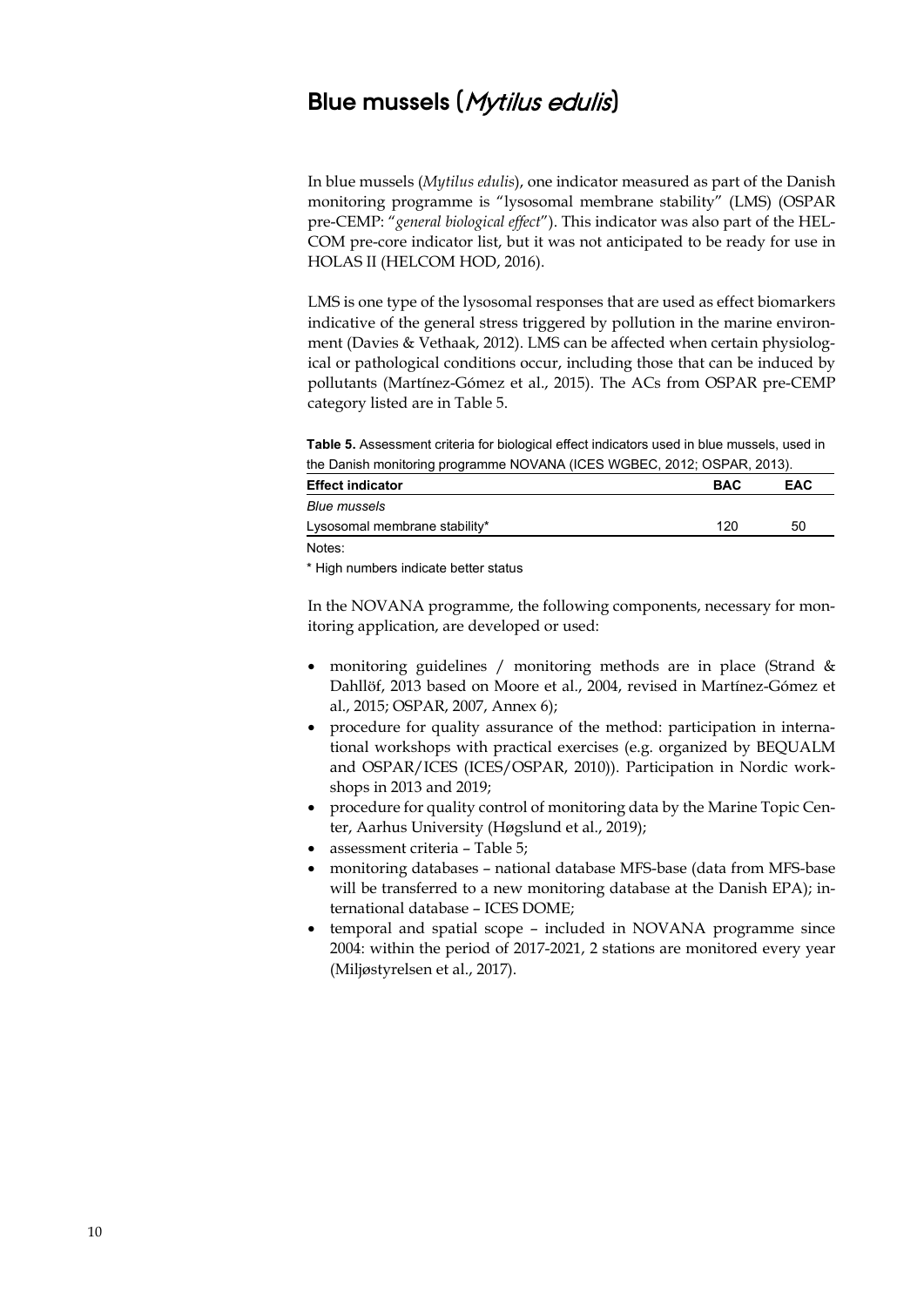### **Marine gastropods**

"Imposex and Intersex in marine gastropods" (OSPAR CEMP: "*Organotins concentrations and biological effects*"; HELCOM Core indicator: "*Tributyltin (TBT) and imposex*") are biological effects indicating exposure to and effects of organotin compounds, primarily TBT.

Imposex and intersex are phenomena of masculinisation of females, but they differ morphologically. Imposex in female gastropods primarily entails a development of a pseudo-penis and/or vas deferens, while intersex is malformations of the female reproductive organs or a complete conversion of the female reproductive organs to male organs (Bergkvist & Magnusson, 2016).

For biological effect measurements, the indices used are Vas Deferens Sequence Index (VDSI) and imposex stage (IMPS) for imposex and the Intersex Sequence Index (ISI) and intersex stage (INTS) for intersex.

In Denmark, imposex and intersex in five species of gastropods have been reported as part of the NOVANA programme (Table 6). However, because intersex in the periwinkle *Littorina littorea* is not as sensitive as the imposex indicators, it is only relevant for use in highly TBT polluted harbor areas above the EAC-value for the other more sensitive gastropod species.

| 2017).             |             |                |            |
|--------------------|-------------|----------------|------------|
| Marine gastropod   | Index       | <b>BAC</b>     | <b>EAC</b> |
| Neptunea antiqua   | <b>VDSI</b> | 0.3            | 2          |
| Nucella lapillus   | <b>VDSI</b> | 0.3            | 2          |
| Hinia reticulata   | <b>VDSI</b> | 0.1            | 0.3        |
| Buccinum undatum   | <b>VDSI</b> | 0.1            | 0.3        |
| Littorina littorea | ISI         | $\overline{a}$ | $0.1*$     |

**Table 6***. Assessment criteria for marine gastropods, biological effect – imposex that during the years have been applied in the NOVANA programme* (OSPAR QSR 2023, HELCOM,

Notes:

\* Adopting value below 0.3

Earlier, OSPAR ACs also reported for five species of gastropods (*Nassarius reticulatus*, *Buccinum undatum*, *Neptunea antique*, *Littorina littorea*). By using data on imposex/intersex in sympatric populations of affected gastropods of different species, the assessment criteria were extended to a range of species used. However, in the latest version of OSPAR CEMP (extracted on August 19th, 2021) only four species, i.e. without *Littorina littorea*, are currently listed.

On the other hand, six gastropod species are included as potential monitoring species in the HELCOM description of imposex as a core indicator for the monitoring activities in the Baltic Sea, since the mudsnail (*Peringia ulvae*) is also included as a relevant indicator species. Here, the species-specific assessment criteria for good status (corresponding to EAC-value above) is achieved at the threshold value of VDSI 2 for the sensitive species dog whelk (*Nucella lapillus*) and red whelk (*Neptunea antiqua*). Most other, less sensitive species, are set at good status for a threshold value of VDSI 0.3, with the exception of the mudsnail, for which a good status threshold value is set at only VDSI 0.1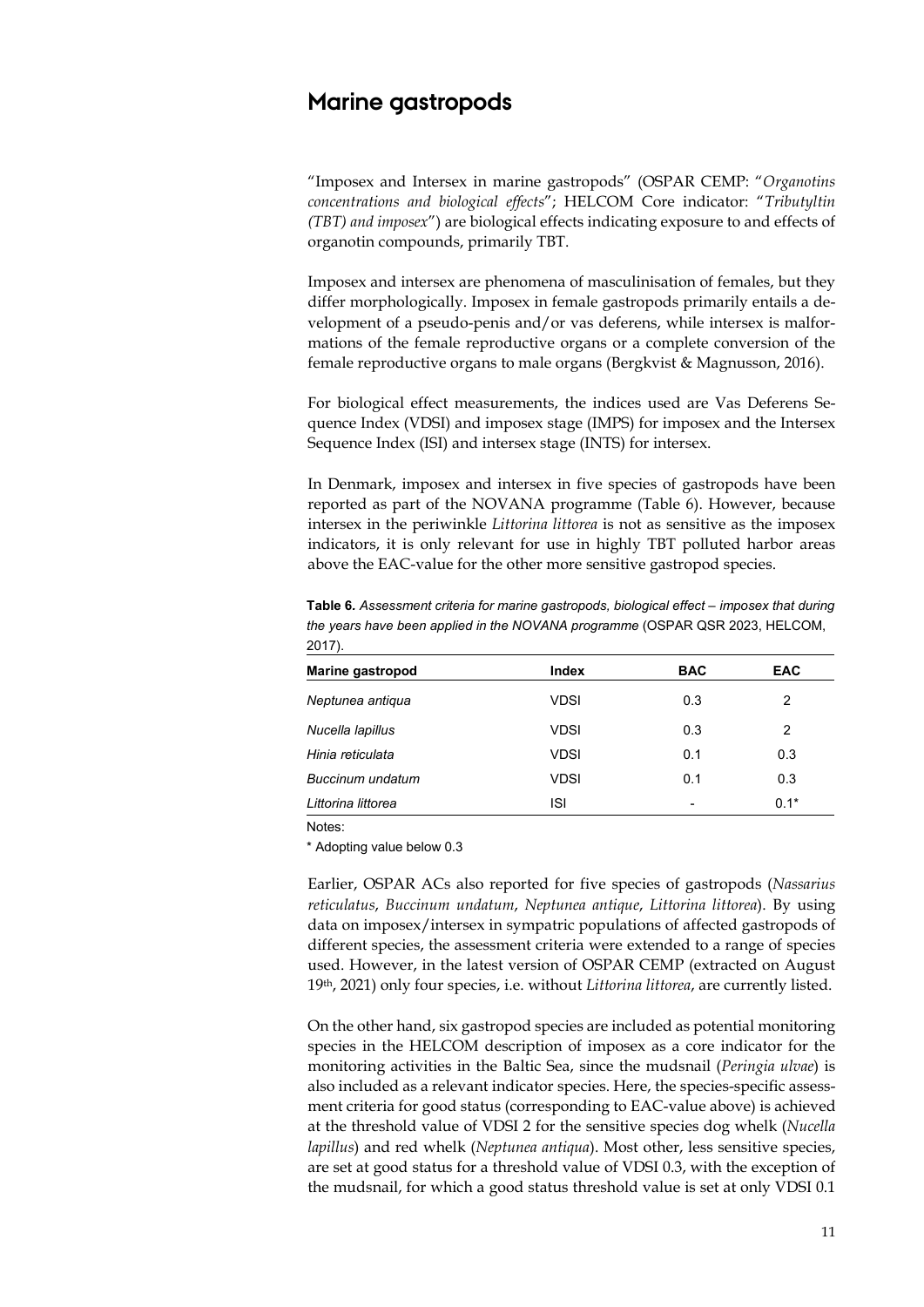(HELCOM, 2018b). In addition to the use of BAC and EAC-values as the primary assessment criteria, a five class-scheme has also been developed so that comparison of response levels across the different species can be better performed for environmental assessments across the ICES area (Davies & Vethaak, 2012), (Table 7).

**Table 7.** *OSPAR biological effect assessment criteria for TBT. Assessment criteria for imposex in Nucella lapillus are presented alongside equivalent VDSI/ISI values for sympatric populations of other relevant species* (Davies & Vethaak, 2012).

| <b>ASSESSMENT</b><br><b>CLASS</b>                                                                                      | <b>NUCELLA</b> | <b>NASSARIUS</b> | <b>BUCCINUM</b> | <b>NEPTUNEA</b> | <b>LITTORINA</b> |
|------------------------------------------------------------------------------------------------------------------------|----------------|------------------|-----------------|-----------------|------------------|
|                                                                                                                        | <b>VDSI</b>    | <b>VDSI</b>      | <b>VDSI</b>     | <b>VDSI</b>     | ISI              |
| $A$ ( <bac)< td=""><td>&lt; 0.3</td><td>&lt; 0.3</td><td>&lt; 0.3</td><td>&lt; 0.3</td><td>&lt; 0.3</td></bac)<>       | < 0.3          | < 0.3            | < 0.3           | < 0.3           | < 0.3            |
| B (>BAC <eac)< td=""><td><math>0.3 - 2.0</math></td><td></td><td></td><td><math>0.3 - 2.0</math></td><td></td></eac)<> | $0.3 - 2.0$    |                  |                 | $0.3 - 2.0$     |                  |
| $C$ ( $>EAC$ )                                                                                                         | 2.0 < 4.0      | $0.3 - 2.0$      | $0.3 - 2.0$     | $2.0 - 4.0$     |                  |
| $D$ ( $>EAC$ )                                                                                                         | $4.0 - 5.0$    | $2.0 - 3.5$      | $2.0 - 3.5$     | $4.0^{\circ}$   | $0.3 - 5.5$      |
| $E$ ( $>EAC$ )                                                                                                         | >5.0           | >3.5             | >3.5            |                 | $0.5 - 1.2$      |
| $F$ ( $>EAC$ )                                                                                                         |                |                  |                 |                 | >1.2             |

In the NOVANA programme, the following components, necessary for monitoring application, are developed or used:

- monitoring guidelines / monitoring methods are in place (Strand, 2013b, based on OSPAR Commission, 2008, Annex 3);
- procedure for quality assurance of the method: regular participation in international laboratory intercalibration exercises and workshops (QUA-SIMEME);
- procedure for quality control of monitoring data by the Marine Topic Center, Aarhus University (Høgslund et al., 2019);
- assessment criteria Tables 6-7;
- monitoring database national database MFS-base (data from MFS-base will be transferred to a new monitoring database at the Danish EPA); international database – ICES DOME;
- temporal and spatial scope included in NOVANA programme since 1998: within the period of 2017-2021, 14 stations are monitored every second year (Miljøstyrelsen et al., 2017).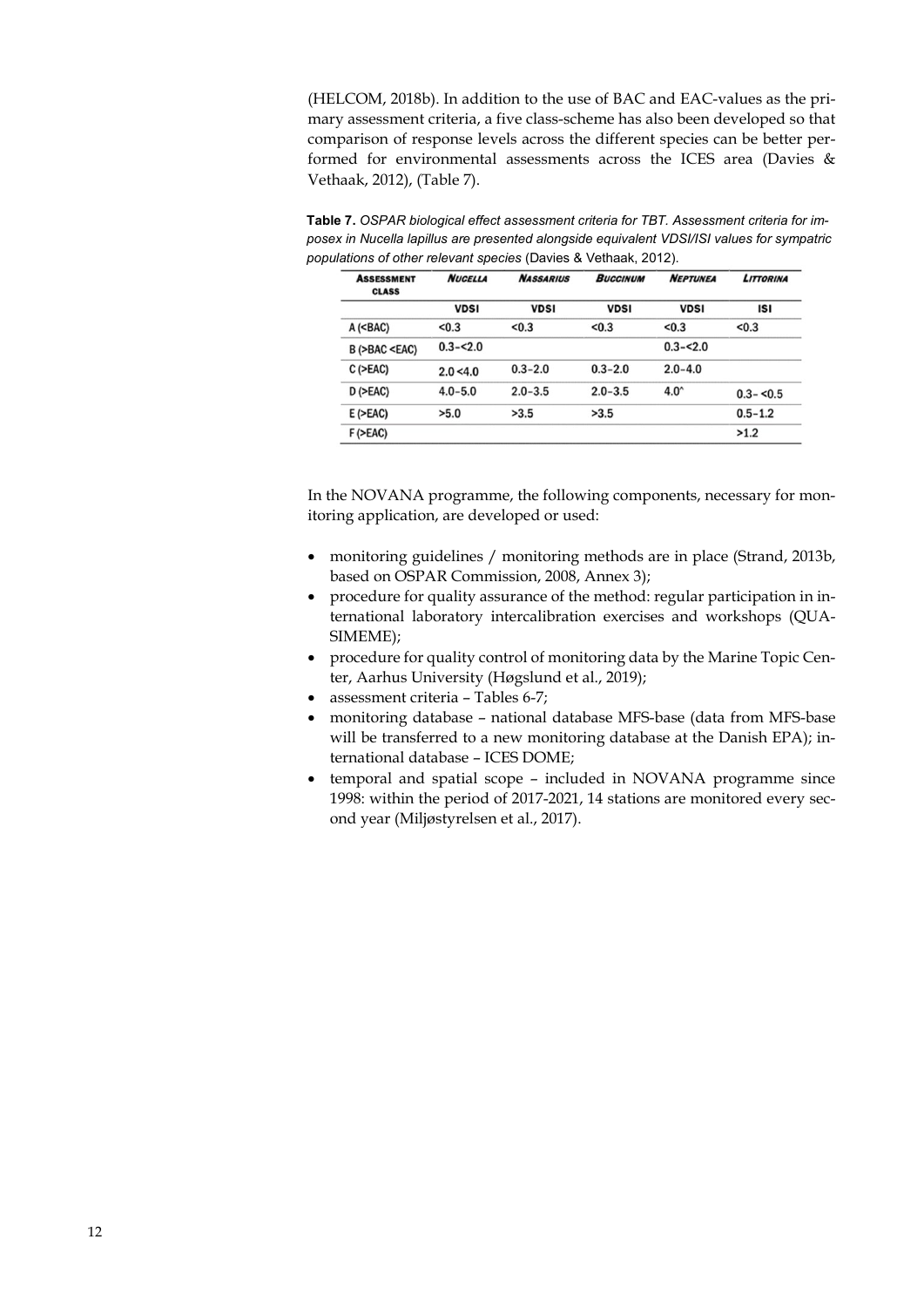# **Reproductive disorders in amphipods (**Gammarus spp.**)**

Biological effect measurements in amphipods are reproductive disorders malformed embryos (HELCOM Supplementary indicator: "*Reproductive disorders: malformed embryos of amphipods*"). This indicator is not included in the OSPAR pre-CEMP list of "General biological effects" (Table S5) and JAMP Guidelines for general biological effects monitoring (OSPAR, 2007).

This indicator is applicable in assessment units shared by Finland and Sweden. In Denmark, development of this indicator is initiated by DCE and currently being developed in a pilot study in 2020-2021, financed by the Danish EPA. In Denmark, the "Secondary threshold values" are used as AC for Gammarus spp. (see "Secondary threshold values").

#### **Primary threshold values**

The embryo malformation indicator for amphipods is a multimetric indicator based on two variables measured in the sampled population: (1) the proportion of malformed embryos and (2) the proportion of females with more than one malformed embryo (Table 9). Both variables are measured in the same pool of field-collected gravid females. In order to achieve a "good status" for an area under investigation, both variables must be below or equal to their respective threshold values (HELCOM, 2018a).

**Table 9.** Threshold value for the amphipod *Monoporeia affinis*. BAC and EAC are adopted from Davies & Vethaak, 2012 (HELCOM, 2018a).

| <b>Assessment criteria</b>                     | <b>Mean</b> | <b>BAC</b> | <b>EAC</b> | <b>Threshold value</b> |
|------------------------------------------------|-------------|------------|------------|------------------------|
| <b>Proportion of malformed embryos</b>         | 0.041       | < 0.059    | >0.059     | 0.059                  |
| Proportion of females with >1 malformed embryo | 0.23        | < 0.3      | >0.3       | 0.3                    |

#### **Secondary threshold values – Gammarids**

In Denmark, during the pilot study 2020-21, threshold values for *Gammarus* species are used. In areas where *M. affinis* does not occur naturally or is at low abundances, other amphipods with a similar life cycle and reproduction biology can be used. In the Gulf of Finland and the Gdansk Bay, secondary thresholds were established for gammaridean amphipod species (Table 10). As with *M. affinis*, these thresholds involve two values: one for the percentage of malformed embryos and another for the percentage of females carrying more than one malformed embryo (HELCOM, 2018a).

**Table 10.** Secondary thresholds for the gammaridean amphipods *Gmelinoides fasciatus*, *Pontogammarus robustoides* and *Gammarus tigrinus* (based on Gulf of Finland monitoring data, Russia) (HELCOM, 2018a).

| <b>Assessment criteria</b>                     | <b>Mean</b> | <b>BAC</b> | <b>EAC</b> | <b>Threshold value</b> |
|------------------------------------------------|-------------|------------|------------|------------------------|
| <b>Proportion of malformed embryos</b>         | 0.02        | < 0.05     | >0.05      | 0.05                   |
| Proportion of females with >1 malformed embryo | 0.15        | < 0.2      | >0.2       | 0.2                    |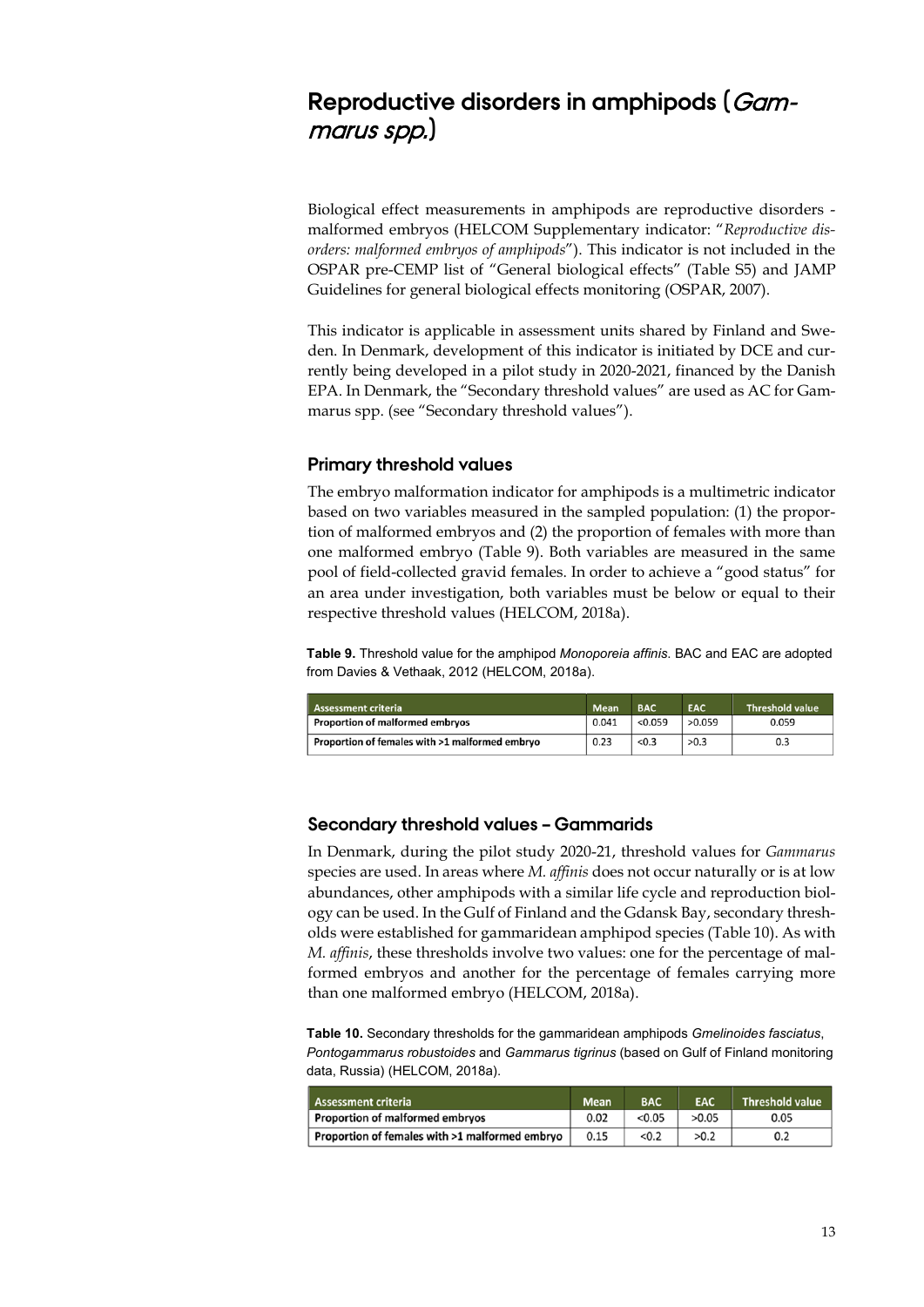In Denmark, the following components, necessary for monitoring application, are used:

- monitoring guidelines / monitoring methods reported in HELCOM and ICES TIMES are used in a pilot project 2020-2021 (HELCOM, 2018a; Sundelin et al., 2008);

- quality assurance procedures: internal quality assessment, method comparison in meeting within HELCOM EN HZ working group, participation in the international BEAST workshop 2012;

- quality control of monitoring is not in place;

- assessment criteria – Tables 9,10;

- monitoring database – national HSD database is under development;

- temporal and spatial scope – currently a pilot study has been conducted in the period 2020-2021, 2-3 stations each year.

A summary table for all indicators used in the Danish monitoring programme NOVANA is presented in Table 11. This summary table recapitulates the detailed information from the chapters above, using the list of coordination tools, which, according to CEMP, should be in place in order to be applicable as functional indicators in environmental assessment.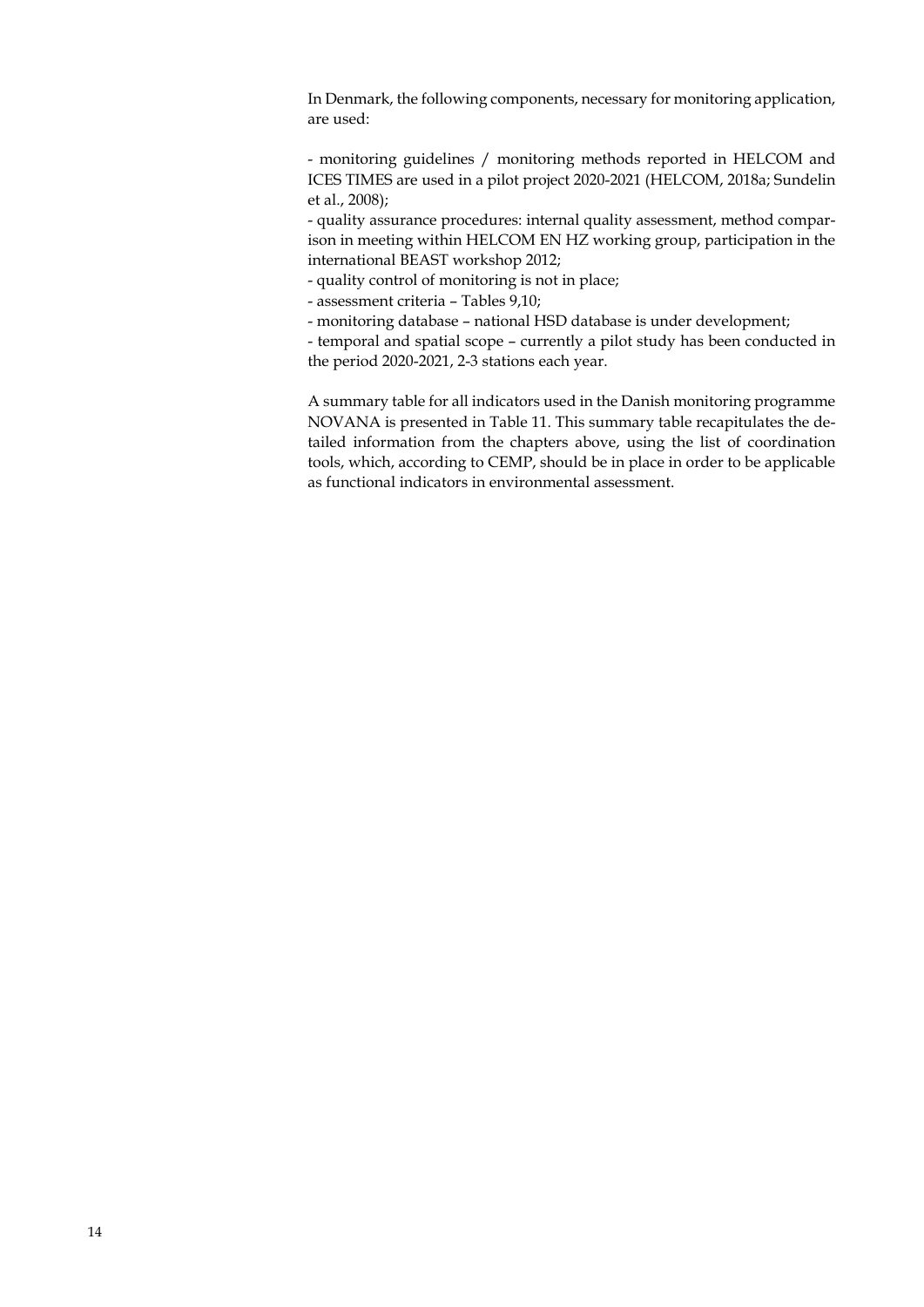Table 11. Summary table for all indicators utilised in the Danish monitoring programme. The table is based on the list of coordination tools that should be in place according to coordinated monitoring and assessment of a component of the CEMP (OSPAR CEMP 2020; NOVANA 2017).

|                                    |                                             |                          |                                                  | Lysosomal membrane              |                        | <b>Reproductive disor-</b>                        |
|------------------------------------|---------------------------------------------|--------------------------|--------------------------------------------------|---------------------------------|------------------------|---------------------------------------------------|
|                                    | CYP1A enzymatic activity PAH-metabolites in |                          | Reproductive success in stability" (LMS), Blue   |                                 | Imposex and Intersex   | ders: malformed em-                               |
| <b>Coordination tools</b>          | (EROD), Eelpout                             | bile, Eelpout            | eelpout                                          | mussels                         | in marine gastropods   | bryos of amphipods                                |
| Monitoring and/or data collection  | In place (Strand, 2013a)                    |                          |                                                  | In place (Strand &              |                        |                                                   |
| guidelines                         |                                             |                          | In place (Strand, 2013a)In place (Strand, 2013a) | Dahllöf, 2013)                  |                        | In place (Strand, 2013b) Pilot project, 2020-2021 |
| Coordinated arrangements for       |                                             |                          |                                                  |                                 |                        |                                                   |
| data submission and manage-        | MFS-base/ODA; ICES                          | MFS-base/ODA; ICES       | MFS-base/ODA; ICES                               | MFS-base/ODA; ICES              | MFS-base/ODA; ICES     |                                                   |
| ment (databases);                  | <b>DOME</b>                                 | <b>DOME</b>              | <b>DOME</b>                                      | <b>DOME</b>                     | <b>DOME</b>            | Pilot project, 2020-2022                          |
|                                    |                                             | Förlin, 2012;            |                                                  |                                 |                        |                                                   |
|                                    |                                             | <b>BEQUALM</b> ; Kammann |                                                  | <b>BEQUALM: OSPAR/ICES</b>      |                        |                                                   |
|                                    | Förlin, 2012; BEQUALM;                      | et al., 2013; Høgslund   | Förlin, 2012; Høgslund et workshop; Høgslund et  |                                 | QUASIMEME,             |                                                   |
| Quality assurance tools            | Høgslund et al., 2019                       | et al., 2019             | al., 2019                                        | al., 2019                       | Høgslund et al., 2019  | Pilot project, 2020-2023                          |
| Assessment criteria (AC) and,      |                                             |                          |                                                  |                                 |                        |                                                   |
| where relevant, procedures for     |                                             |                          |                                                  |                                 |                        |                                                   |
| aggregation or integration of data |                                             | OSPAR pre-CEMP;          | ICES WGBEC 2012;                                 | OSPAR pre-CEMP; ICES OSPAR CEMP |                        | ACs developed in HEL-                             |
| prior to assessment                | OSPAR pre-CEMP;                             | <b>HELCOM</b>            | <b>OSPAR 2013</b>                                | <b>WGBEC 2012</b>               | <b>HELCOM CORE</b>     | COM will be evaluated.                            |
|                                    | 1-2 stations, frequency                     | 1-2 stations, frequency  | 1-2 stations, frequency                          | 2 stations, frequency           | 14 stations, frequency | 2-3 station per year dur-                         |
| Temporal and spatial scope         | 2017-21: 5/5.                               | 2017-21: 5/5.            | 2017-21: 5/5.                                    | 2017-21: 5/5.                   | 2017-21: 3/5.          | ing pilot project.                                |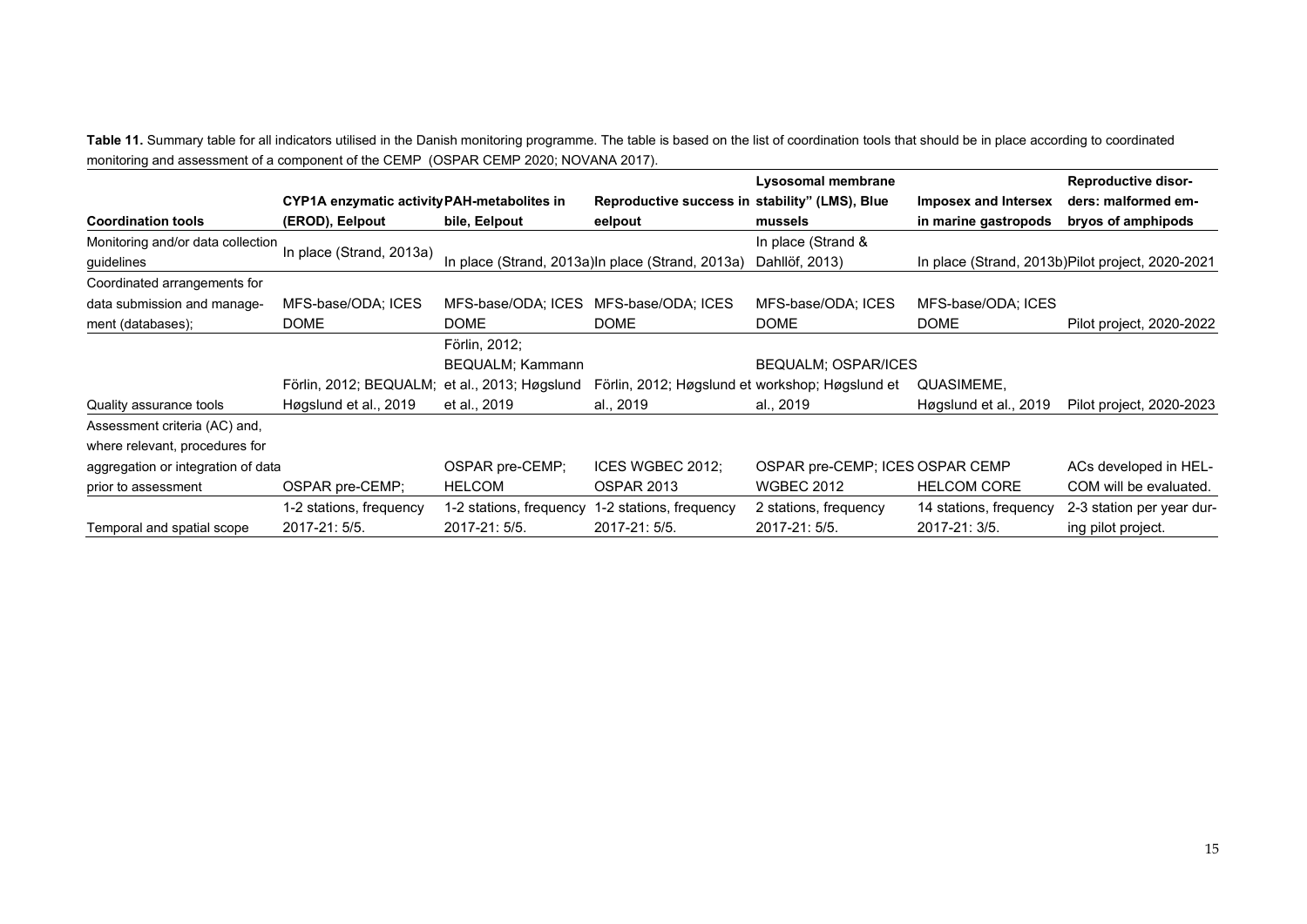### **References**

Ariese, F., Beyer, J., Jonsson, G., Visa, C. P., & Krahn, M. M. (2005). Review of analytical methods for determining metabolites of polycyclic aromatic compounds (PACs) in fish bile. ICES Techniques in Marine Environmental Sciences. No. 39. (Issue 39).

Bergkvist, J., & Magnusson, M. (2016). Monitoring guidelines for biological effect monitoring – imposex and intersex. HELCOM. HELCOM Monitoring Guidelines, 1–21.

Davies, I. M., & Vethaak, D. (2012). Integrated marine environmental monitoring of chemicals and their effects. ICES cooperative research report Nr. 315.

EC JRC. (2015). Template for the review of Decision 2010/477/EU concerning MSFD criteria for assessing good environmental status according to the review technical manual Descriptor 8. 1–41.

Förlin, L. (2012). BALCOFISH , Final report , 2011. https://www.bonusportal.org/files/1600/BALCOFISH\_FINAL\_REPORT.pdf

HELCOM. (2018a). Reproductive disorders: malformed embryos of amphipods. HELCOM supplementary indicator report. (Issue July).

HELCOM. (2018b). Tributyltin (TBT) and imposex. HELCOM Core Indicator Report, July, 1–23. https://helcom.fi/media/core indicators/Tributyltin-TBT-and-imposex-HELCOM-core-indicator-2018.pdf

HELCOM HOD. (2016). Current status of development of HELCOM indicators. (Issues 4–18).

Høgslund, S., Hansen, J. L. S., Bruhn, A., Krause-Jensen, D., Carstensen, J., Jakobsen, H. H., Markager, S., Hansen, J. W., Dahl, K., Galatius, A., Tougaard, J., Sveegaard, S., Anker Kyhn, L., Feld, L., & Larsen, M. (2019). Beskrivelse af metoder til maglig kvalitetssikring af dataemner i NOVANA-rapportering for marine områder. Version: 1.

ICES/OSPAR. (2010). Report of the ICES/OSPAR Workshop on Lysosomal Stability Data Quality and Interpretation (WKLYS). WKLYS Report, September, 13–17.

ICES WGBEC. (2012). Report of the Working Group on Biological Effects of Contaminants (WGBEC). In ICES WGBEC Report (Issues 12-16 March, Porto, Portugal, ICES CM 2012/SSGHIE:04.).

ICES WGBEC. (2013). Report of the Working Group on the Biological Effects of Contaminants (WGBEC). In ICES WGBEC Report (Issues 10-15 March, San Pedro del Pinatar, Spain. ICES CM 2013/SSGHIE:04.).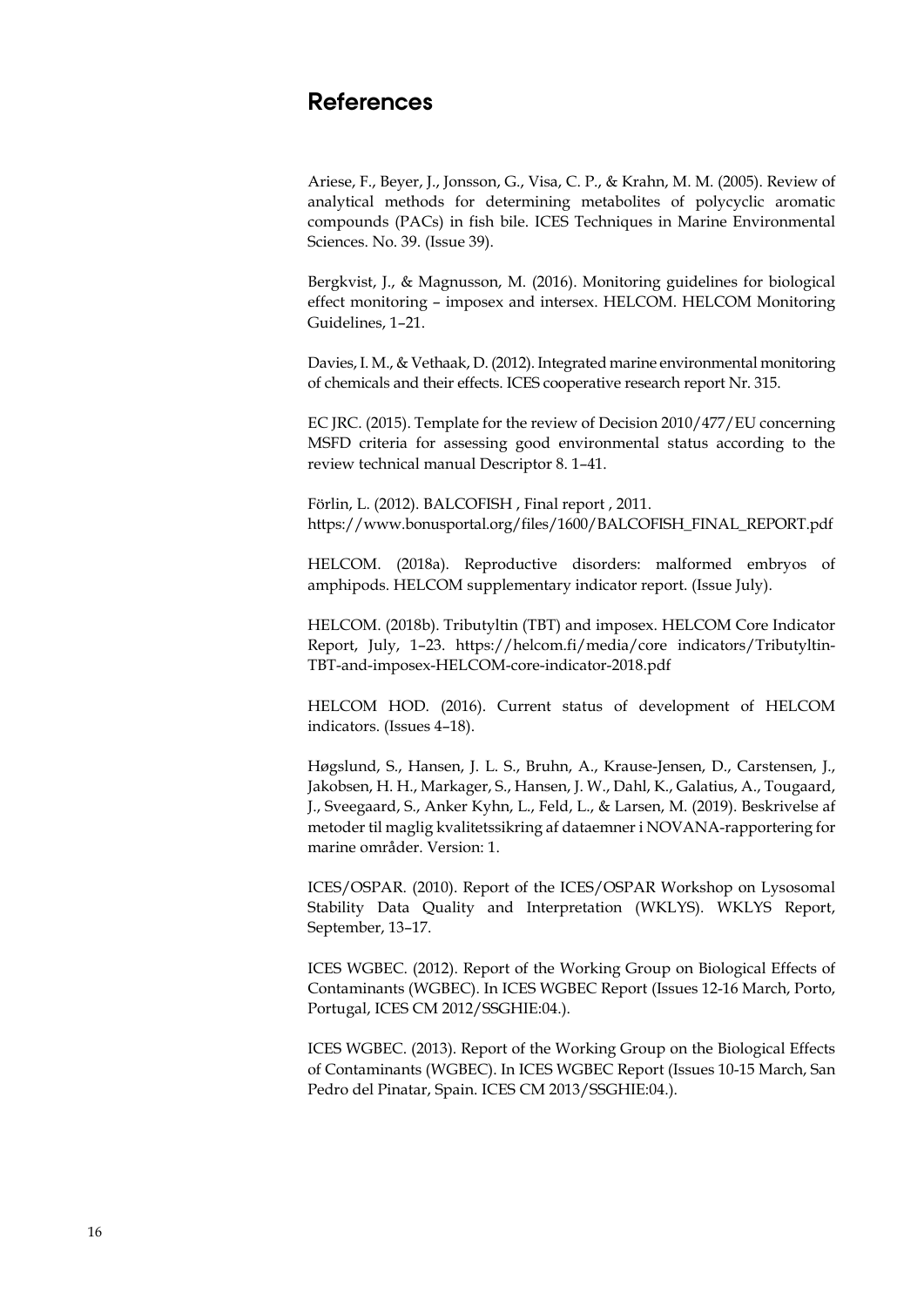Kammann, U., Askem, C., Dabrowska, H., Grung, M., Kirby, M. F., Koivisto, P., Lucas, C., McKenzie, M., Meier, S., Robinson, C., Tairova, Z. M., Tuvikene, A., Vuorinen, P. J., & Strand, J. (2013). Interlaboratory Proficiency Testing for Measurement of the Polycyclic Aromatic Hydrocarbon Metabolite 1- Hydroxypyrene in Fish Bile for Marine Environmental Monitoring. Journal of AOAC International, 96(3), 635–641. https://doi.org/10.5740/jaoacint.12-080

Martínez-Gómez, C., Bignell, J., & Lowe, D. (2015). Lysosomal membrane stability in mussels. In ICES Techniques in Marine Environmental Sciences. No. 56. 41 pp. (Vol. 56, Issue 56).

Miljøstyrelsen. (2020). Danmarks Havstrategi II Anden del Overvågningsprogram.

Miljøstyrelsen, DCE, & GEUS. (2017). NOVANA - Det nationale overvågningsprogram for vandmiljø og natur 2017-2021. Programbeskrivelse. http://mst.dk/overvaagning/

Moore, M. N., Lowe, D., & Köhler, A. (2004). ICES Techniques in Marine Environmental Sciences Biological effects of contaminants: Measurement of lysosomal membrane stability International Council for the Exploration of the Sea Conseil International pour l'Exploration de la Mer. In ICES Techniques in Marine Environmental Sciences (Vol. 31, Issue 36).

OSPAR. (2007). JAMP Guidelines for General Biological Effects Monitoring (OSPAR Agreement 1997-7). Technical annexes revised – 2007. Technical annex 6 revised in 2013.

OSPAR. (2013). Background document and technical annexes for biological effects monitoring, Update 2013. Monitoring and Assessment Series. Publication number: 589/2013.

OSPAR Commission. (2008). JAMP Guidelines for Contaminant-Specific Biological Effects (OSPAR Agreement 2008-09). Technical annexes revised in 2007. Replaces agreement 2003-10 (addition of Technical Annex 4). Ref. No: 2008-9, 1–48.

Stagg, R, & Mcintosh, A. (1998). Biological effects of contaminants: Determination of CYP1A-dependent mono-oxygenase activity in dab by fluorimetric measurment of EROD activity. ICES TIMES No.23.

Stagg, Ron, Mcintosh, A., & Gubbins, M. J. (2016). Determination of CYP1Adependent mono-oxygenase activity in dab by fluorimetric measurement of EROD activity in S9 or microsomal liver fractions. ICES Techniques in Marine Environmental Sciences, 57, 21.

Strand, J, Andersen, L., Dahllöf, I., & Korsgaard, B. (2004). Impaired larval development in broods of eelpout ( Zoarces viviparus ) in Danish coastal waters. Fish Physiology and Biochemistry, 30(2004), 37–46.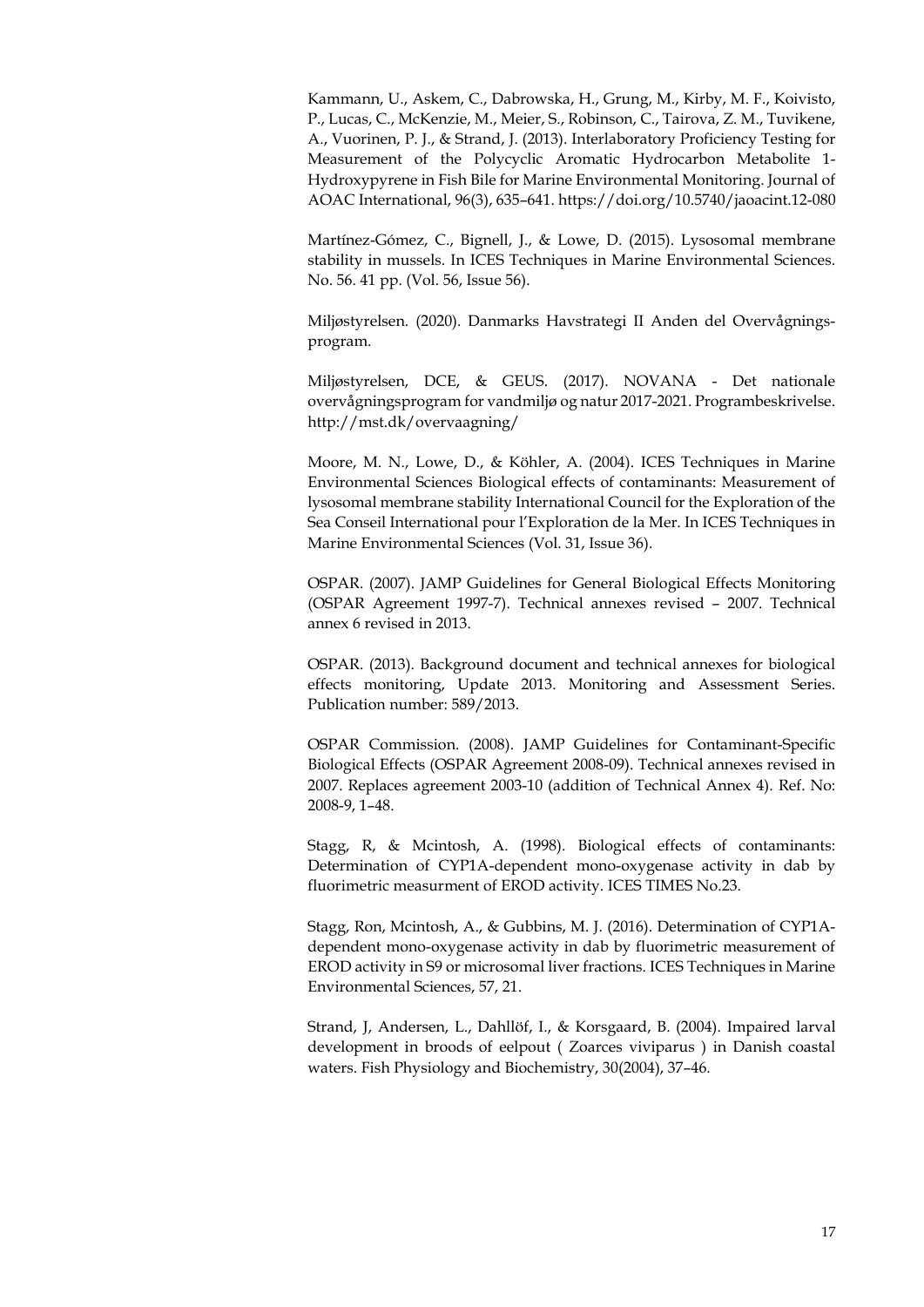Strand, Jakob. (2013a). Biologisk effektmonitering i fisk. DCE Teknisk anvisning. In DCE - Danish Centre for Environment and Energy (Issue TA. nr. M26).

https://bios.au.dk/fileadmin/bioscience/Fagdatacentre/MarintFagdatacen ter/TekniskeAnvisninger2011\_2015/TA\_M26\_Biologisk\_effektmonitering\_i \_fisk\_\_ver\_1\_.pdf

Strand, Jakob. (2013b). Imposex og intersex i havsnegle. DCE Teknisk anvisning. NOVANA. (Issue TA. nr. M27).

Strand, Jakob, & Dahllöf, I. (2013). Biologisk effektmonitering i muslinger. DCE Teknisk anvisning. (Issue TA. nr. M28).

Sundelin, B., Eriksson Wiklund, A.-K., & Ford, T. A. (2008). ICES TIMES No. 41. Biological effects of contaminants: The use of embryo abberations in amphipod crustaceans for measuring effects of environmental stressors.

OSPAR CEMP (extracted 19th August, 2021). Coordinated Environmental [Monitoring Programme -](https://oap.ospar.org/en/ospar-monitoring-programmes/cemp/) OSPAR-OAP (Prod)

OSPAR QSR 2023. OSPAR Commision. Quality Status Report (QSR). In prep.

BEQUALM, The Biological Effects Quality Assurance in Monitoring Programmes (BEQUALM) project. [Welcome to BEQUALM](http://www.bequalm.org/about.htm)

QUASIMEME, Quality Assurance of Information for Marine Environmental Monitoring In Europe. [About Wepal / Quasimeme -](https://www.wepal.nl/en/wepal/About-us.htm) WEPAL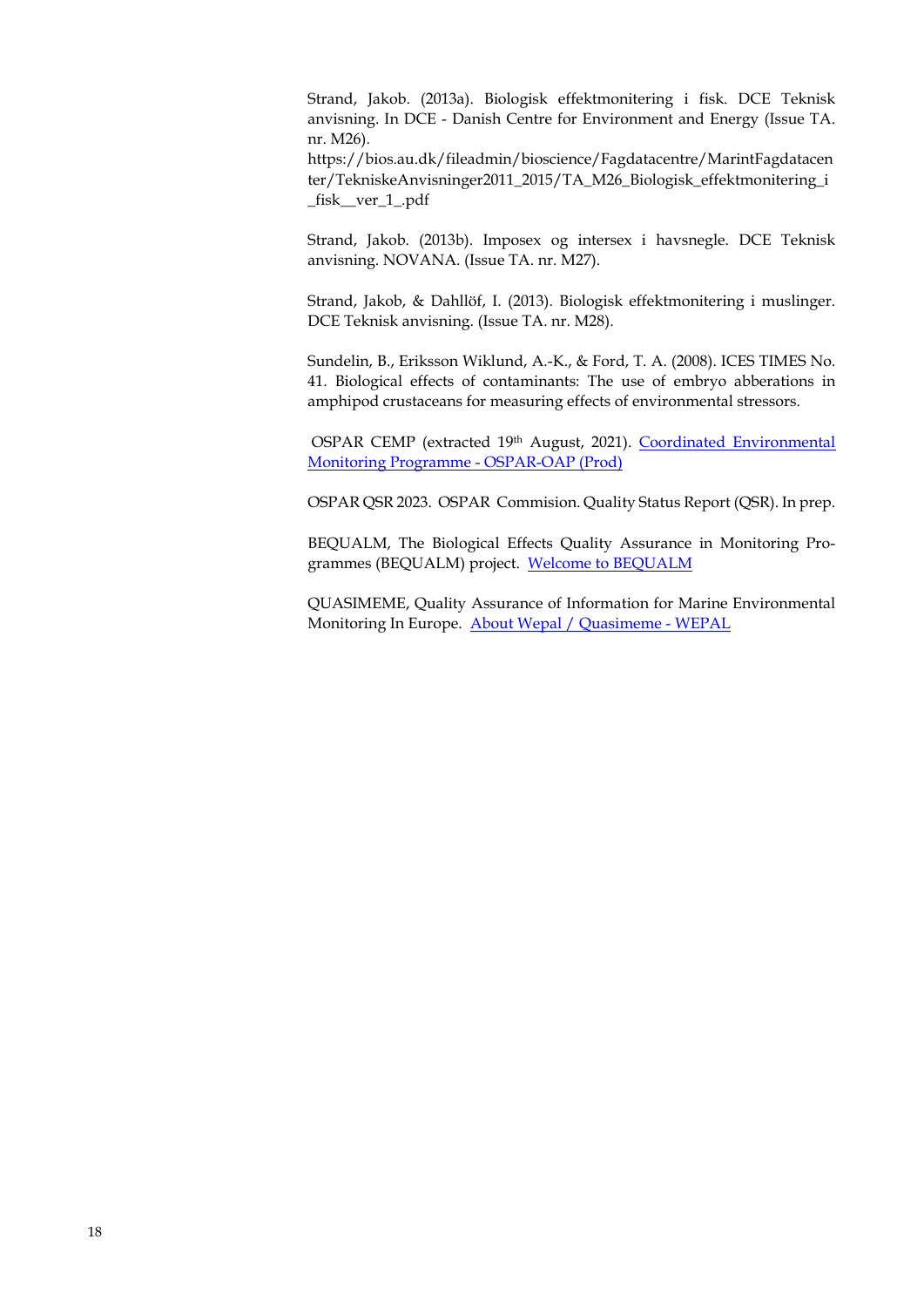### **Supplementary tables**

**Table S1.** Assessment criteria from Report of the Working Group on the Biological Effects of Contaminants (WGBEC), 2013. "*Current Assessment criteria for biological effects measurements. Values are given for both background assessment levels (BAC) and environmental assessment criteria (EAC), as available. Values in bold have been updated by WGBEC in 2012 or 2013, changes made in 2013 are described below the table*"(ICES WGBEC, 2013).

| <b>Biological Effect</b>     | Applicable to:             | <b>BAC</b>     | <b>EAC</b> |
|------------------------------|----------------------------|----------------|------------|
| VTG in plasma; µg/ml         | Cod                        | 0.23           |            |
|                              | Flounder                   | 0.13           |            |
| Reproductive success in fish | Eelpout, Zoarces viviparus |                |            |
|                              | Malformed fry              | 1              | 2          |
| Mean prevalence (%) of:      | Late dead fry              | $\overline{2}$ | 4          |
|                              | Early dead fry             | 2.5            | 5          |
|                              | Total abnormal fry         | 5              | 10         |
| EROD; pmol/mg protein        | Dab(F)                     | 178            |            |
| pmol/min/ mg protein S9      | Dab(M)                     | 147            |            |
| * pmol/min/ mg microsomal    | Dab(M/F)                   | 680*           |            |
| protein                      | Flounder (M)               | 24             |            |
|                              | Plaice (M)                 | 9.5            |            |
|                              | Cod(M/F)                   | $145*$         |            |
|                              | Plaice (M/F)               | $255*$         |            |
|                              | Four spotted megrim (M/F)  | $13*$          |            |
|                              | Dragonet (M/F)             | 202*           |            |
|                              | Red mullet (M)- April      | 208            |            |
|                              | Red mullet (M/F)- October  | $115*$         |            |
|                              | 12-18 cm: GSI<1            |                |            |
|                              | Bottom temperature 16-20°C |                |            |
|                              | Eelpout (F)                | 10             |            |
|                              |                            |                |            |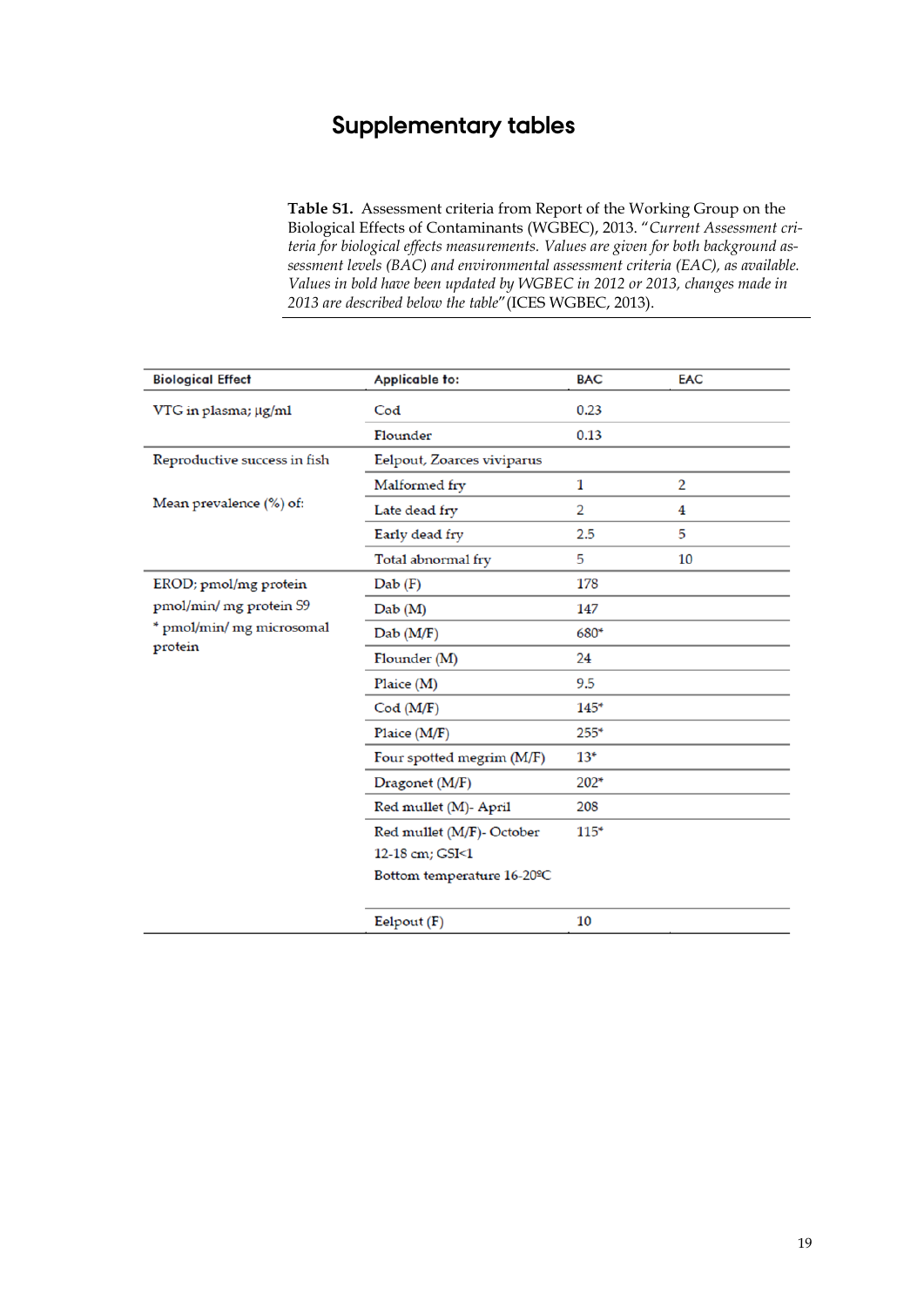| <b>Biological Effect</b>                     | Applicable to:             | <b>BAC</b>               | EAC        |
|----------------------------------------------|----------------------------|--------------------------|------------|
| PAHs Bile metabolites;                       | Dab                        | $16(1)$ *                |            |
| $(1)$ ng/ml; HPLC-F                          |                            | $3.7(1)$ **              |            |
| (2) pyrene-type µg/ml;                       |                            | 0.15(2)                  | 22(2)      |
| synchronous scan fluorescence<br>341/383 nm  |                            |                          |            |
| $(3)$ ng/g GC/MS                             | Cod                        | 21(1)                    | 483 (3) *  |
| * 1-OH pyrene                                |                            | $2.7(1)$ **              | 528 (3) ** |
| ** 1-OH phenanthrene                         |                            | 1.1(2)                   | 35(2)      |
|                                              |                            |                          |            |
|                                              | Flounder                   | $16(1)$ *<br>$3.7(1)$ ** |            |
|                                              |                            | 1.3(2)                   | 29(2)      |
|                                              | Haddock                    | $13(1)$ *                |            |
|                                              |                            | $0.8(1)$ <sup>**</sup>   | 35(2)      |
|                                              |                            | 1.9(2)                   |            |
|                                              | Eelpout                    | $92(1)$ *                |            |
|                                              |                            | $7.9(1)$ **              |            |
|                                              |                            |                          |            |
|                                              | Herring                    | $143(1)$ *               |            |
|                                              |                            | $2.6(1)$ **              |            |
|                                              |                            |                          |            |
| DR-Luc; ng TEQ/kg dry wt,<br>silica clean up | Sediment (extracts)        | 10                       | 40         |
| DNA adducts; nm adducts mol                  | Dab                        | 1                        | 4,0        |
| DNA                                          | Flounder                   | 1                        | 4,0        |
|                                              | Long Rough Dab             |                          | 4,0        |
|                                              | Halibut                    |                          | 5,8        |
|                                              | Herring and sprat          |                          | 0,39       |
|                                              | Cod                        | 1.6                      | 6,7        |
|                                              | Haddock                    | 3.0                      | 6,7        |
| Bioassays;                                   | Sediment, Corophium        | 20                       | 60         |
| % mortality                                  | Sediment, Arenicola        | 10                       | 50         |
|                                              | Water, copepod             | 10                       | 50         |
| Bioassays;                                   | Water, oyster embryo       | 20                       | 50         |
| % abnormality                                | Water, mussel embryo       | 30                       | 50         |
|                                              | Water, sea urchin embryo   | 10                       | 50         |
| Bioassay;                                    | Water, sea urchin embryo   | 30                       | 50         |
| % growth                                     |                            |                          |            |
| Lysosomal stability;                         | Cytochemical; liver        | 20                       | 10         |
| minutes                                      | all species                |                          |            |
|                                              | Neutral Red Retention: all | 120                      | 50         |
|                                              | species                    |                          |            |
| Micronuclei; 0/00 (frequency of              | Mytilus edulis             | 2.51                     |            |
| micronucleated cells)                        |                            | 2.52                     |            |
| 1 Gill cells<br>2 Haemocytes                 | Mytilus galloprovincialis  | 3.92                     |            |
| 3 Erythrocytes                               | Mytilus trossulus          | 4.52                     |            |
|                                              | Flounder                   | 0.33                     |            |
|                                              | Dab                        | 0.53                     |            |
|                                              | Eelpout                    | 0.43                     |            |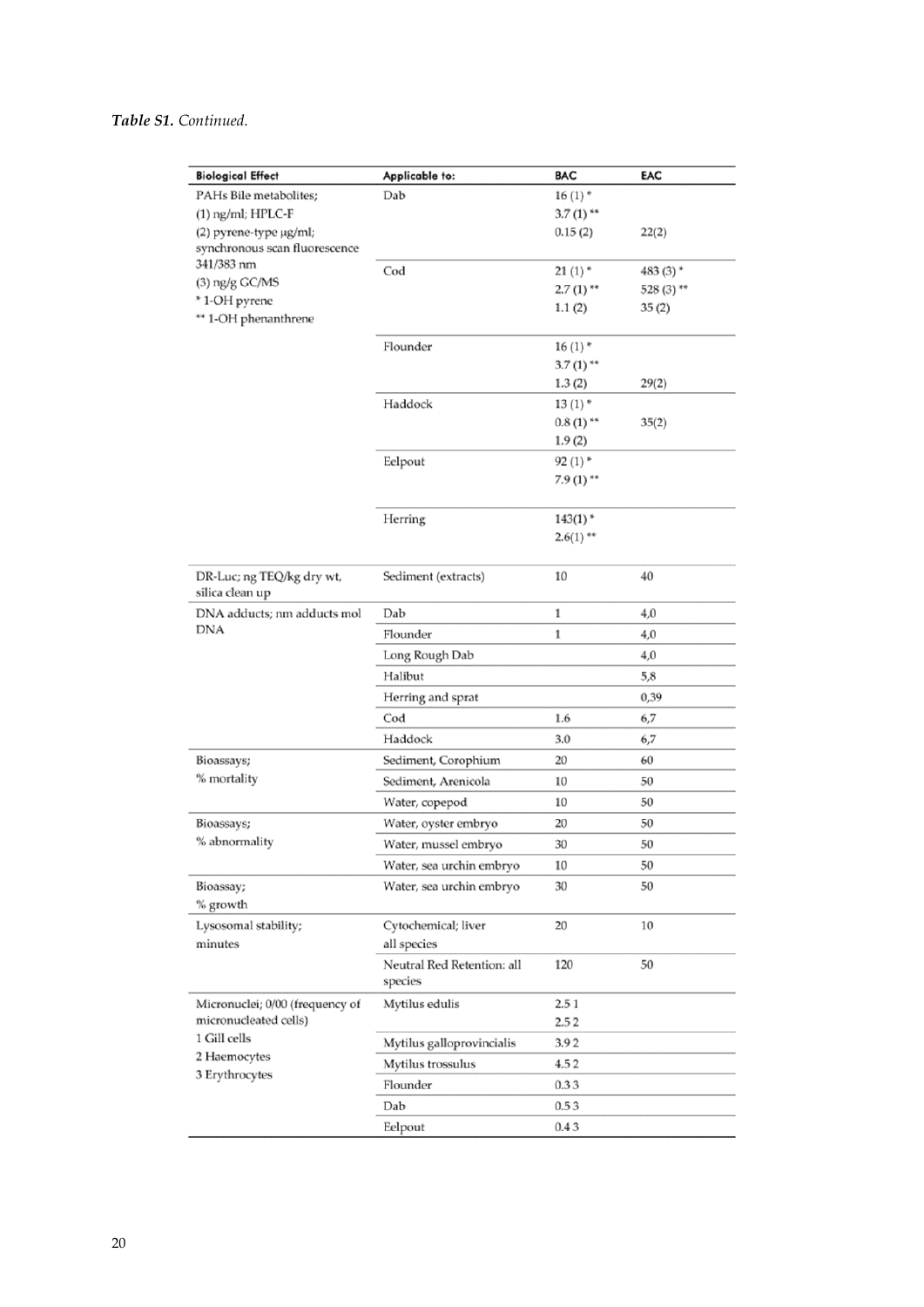| <b>Biological Effect</b>                                     | Applicable to:             | <b>BAC</b>                 | EAC                        |
|--------------------------------------------------------------|----------------------------|----------------------------|----------------------------|
|                                                              | Cod                        | 0.43                       |                            |
|                                                              | Red mullet (M/F)           | 0.43                       |                            |
|                                                              | 12-18 cm; GSI<1            |                            |                            |
|                                                              | Bottom temperature 16-20°C |                            |                            |
|                                                              | Autumn (October)           |                            |                            |
|                                                              |                            |                            |                            |
| Comet Assay;                                                 | Mytilus edulis             | 10                         |                            |
| % DNA Tail                                                   | Dab                        | 5                          |                            |
|                                                              | Cod                        | 5                          |                            |
| Stress on Stress; days                                       | Mytilus sp.                | 10                         | 5                          |
| AChE activity; nmol.min-1 mg                                 | Mytilus edulis             | $301*$                     | $211*$                     |
| prot-1                                                       |                            | 26.1**                     | 19 1**                     |
| 1 gills                                                      | Mytilus galloprovincialis  | $291+$                     | $201+$                     |
| 2 muscle tissue<br>3 brain tissue                            |                            | $151+$                     | $101++$                    |
| * French Atlantic waters                                     | Flounder                   | $235.2*$                   | 1652*                      |
| ** Portuguese Atlantic waters                                | Dab                        | 150 2*                     | 1052*                      |
| + French Mediterranean Waters                                | Red mullet                 | $1552+$                    | $1092+$                    |
| ++ Spanish Mediterranean                                     |                            |                            |                            |
| Waters<br>+++ Baltic sea                                     | Red mullet (M/F)           | $1183++$                   | $833++$                    |
|                                                              | 12-18 cm; GSI<1            |                            |                            |
|                                                              | Bottom temperature 15-16°C |                            |                            |
|                                                              | Autumn (October)           |                            |                            |
|                                                              |                            |                            |                            |
|                                                              | Eelpout                    | $1242++$                   | $872++$                    |
| Externally visible diseases***                               | Dab                        | <b>Fish Disease</b>        | <b>Fish Disease</b>        |
|                                                              |                            | Index (FDI):               | Index (FDI):               |
| Ep,Ly,UI                                                     |                            |                            |                            |
| Ep,Ly,UI                                                     |                            | F: 1.32, 0.216<br>M: 0.96, | F: NA, 54.0<br>M: NA, 47.7 |
| Ac,Ep,Fi,Hp,Le,Ly,St,Ul,Xc                                   |                            | 0.232                      | F: 50.6, 19.2              |
| Ac,Ep,Fi,Hp,Le,Ly,St,Ul,Xc<br>Ac, Ep, Hp, Le, Ly, St, Ul, Xc |                            | F: 1.03, 0.349             | M: 38.8, 16.1              |
| Ac, Ep, Hp, Le, Ly, St, Ul, Xc                               |                            | M: 1.17,                   | F: 48.3, 21.9              |
|                                                              |                            | 0.342                      | M: 35.2, 16.5              |
| Italics: ungraded, bold: graded                              |                            | F: 1.09, 0.414             |                            |
| NA: Not applied                                              |                            | M: 1.18,                   |                            |
|                                                              |                            | 0.398                      |                            |
|                                                              |                            | M: males                   |                            |
|                                                              |                            | F: females                 |                            |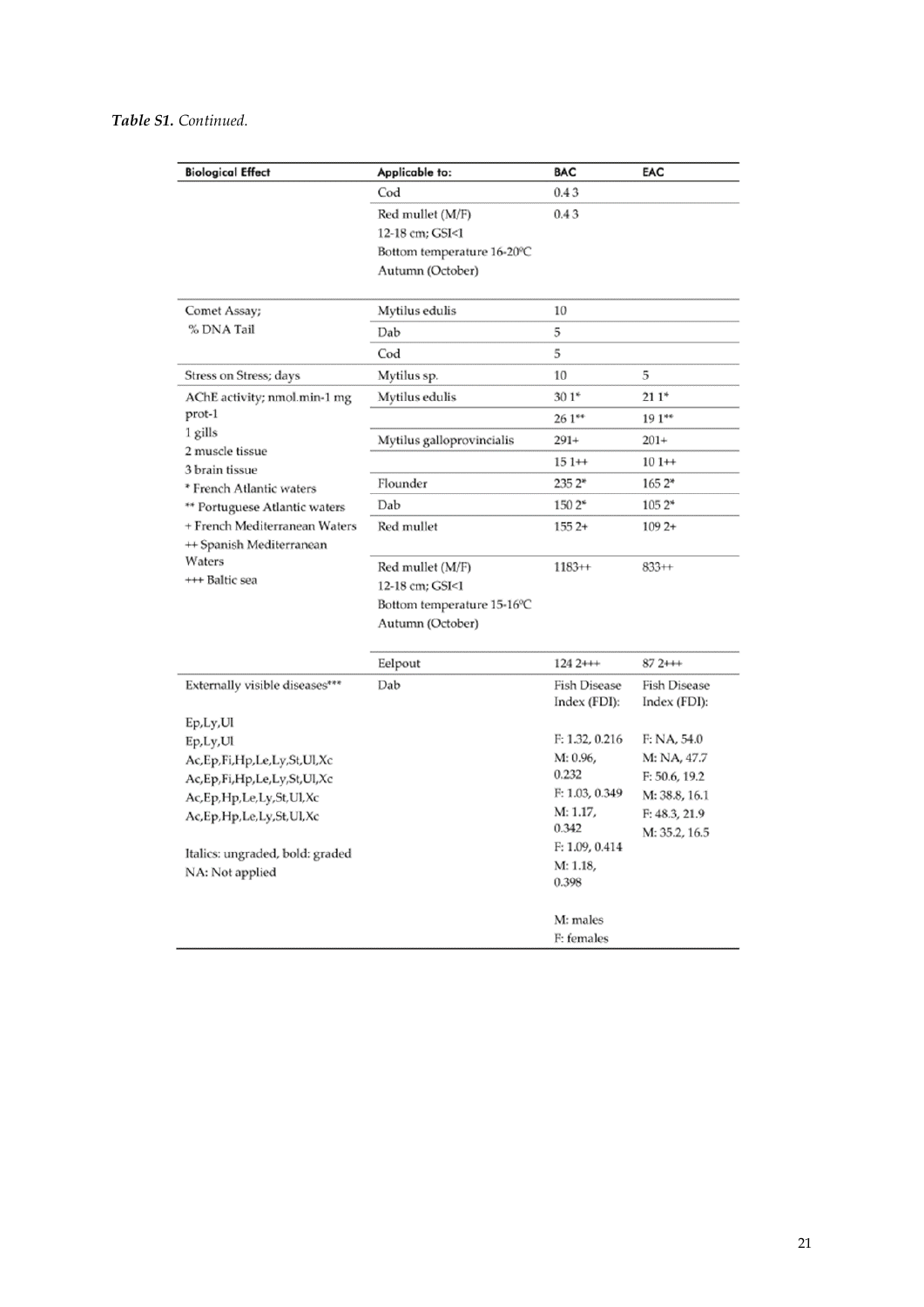| <b>Biological Effect</b>                      | Applicable to: | <b>BAC</b>     | EAC                                                                                                                                                                                                                                                                                                                                                                          |
|-----------------------------------------------|----------------|----------------|------------------------------------------------------------------------------------------------------------------------------------------------------------------------------------------------------------------------------------------------------------------------------------------------------------------------------------------------------------------------------|
| Liver histopathology-non<br>specific          | Dab            | NA             | Statistically<br>significant<br>increase in<br>mean FDI level<br>in the<br>assessment<br>period<br>compared to a<br>prior<br>observation<br>period<br>or<br>Statistically<br>significant<br>upward trend<br>in mean FDI<br>level in the<br>assessment<br>period                                                                                                              |
| Liver histopathology-<br>contaminant-specific | Dab            | Mean $FDI < 2$ | Mean $FDI \geq 2$<br>A value of $FDI =$<br>2 is, e. g.,<br>reached if the<br>prevalence of<br>liver tumours is<br>2 % (e. g., one<br>specimen out of<br>a sample of 50<br>specimens is<br>affected by a<br>liver tumour).<br>Levels of $FDI \geq$<br>2 can be<br>reached if more<br>fish are affected<br>or if<br>combinations of<br>other<br>toxicopathic<br>lesions occur. |
| Macroscopic liver neoplasms                   | Dab            | Mean $FDI < 2$ | Mean $FDI \geq 2$<br>A value of $FDI =$<br>2 is reached if<br>the prevalence<br>of liver tumours<br>(benign or<br>malignant) is 2<br>% (e. g., one<br>specimen out of<br>a sample of 50<br>specimens is<br>affected by a<br>liver tumour). If<br>more fish are<br>affected, the<br>value is $FDI > 2$ .                                                                      |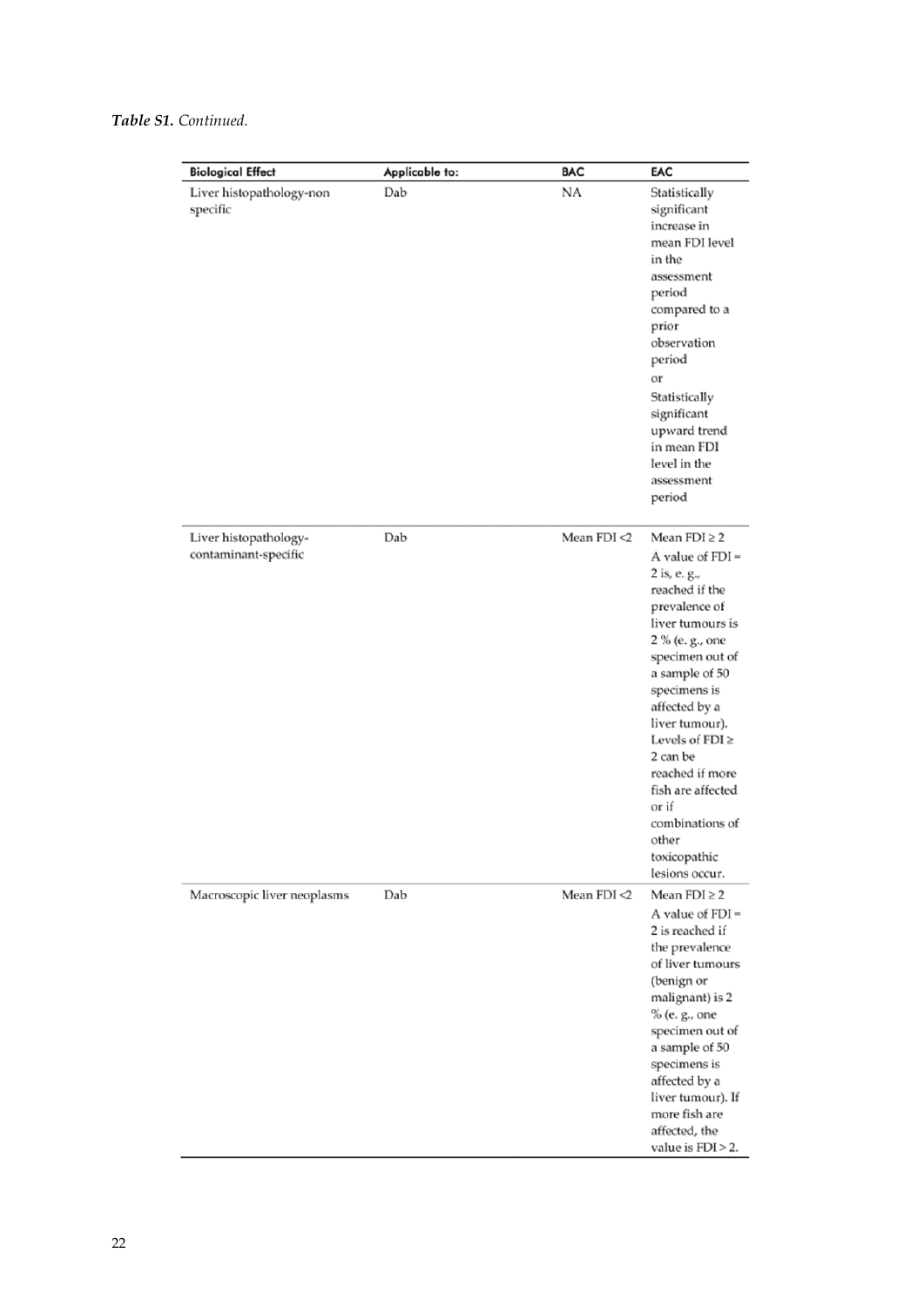| <b>Biological Effect</b>                  | Applicable to:                                        | <b>BAC</b>     | EAC            |
|-------------------------------------------|-------------------------------------------------------|----------------|----------------|
| Intersex in fish;                         | Dab                                                   | 5              |                |
| % prevalence                              | Flounder                                              |                |                |
|                                           | Cod                                                   |                |                |
|                                           | Red mullet                                            |                |                |
|                                           | Eelpout                                               |                |                |
| Scope for growth                          | Mussel (Mytilus sp.)                                  | 25             | 15             |
| Joules/hr/g dry wt.                       | (provisional, further                                 |                |                |
|                                           | validation required)                                  |                |                |
| Hepatic metallothionein                   | Mussel edulis                                         | $0.61*$        |                |
| ig/g(w.w.)                                |                                                       | $2.02*$        |                |
| 1 Whole animal                            |                                                       | $0.63*$        |                |
| 2Digestive gland                          | Mytilus galloprovincialis                             | $2.01*$        |                |
| 3Gills                                    |                                                       | $3.92*$        |                |
| * Differential pulse                      |                                                       | $0.63*$        |                |
| polarography                              |                                                       |                |                |
| Histopathology in mussels                 | VVbas: Cell type                                      | 0.12           | 0.18           |
|                                           | composition of digestive<br>gland epithelium; µm3/µm3 |                |                |
|                                           | (quantitative)                                        |                |                |
|                                           | MLR/MET: Digestive tubule                             | 0.7            | 1.6            |
|                                           | epithelial atrophy and                                |                |                |
|                                           | thinning; um/um                                       |                |                |
|                                           | (quantitative)                                        |                |                |
|                                           | VVLYS and Lysosomal                                   | <b>VvLYS</b>   | V > 0.0004     |
|                                           | enlargement; µm3/µm3                                  | 0.0002         |                |
|                                           | (quantitative)                                        |                |                |
|                                           | S/VLYS: µm2/µm3                                       | 4              |                |
|                                           | Digestive tubule epithelial                           | $STAGE \leq 1$ | <b>STAGE 4</b> |
|                                           | atrophy and thinning                                  |                |                |
|                                           | (semi-quantitative)                                   |                |                |
|                                           | Inflammation                                          | $STAGE \leq 1$ | STAGE 3        |
|                                           | (semi-quantitative)                                   |                |                |
| Imposex/intersex in snails<br><b>VDSI</b> | Nucella lapillus                                      | < 0.3          | $<$ 2          |

\*\*\*: Assessment criteria for the assessment of the Fish Disease Index (FDI) for externally visible diseases in common dab (Limanda limanda). Abbreviations used: Ac, Acanthochondria cornuta; Ep, Epidermal hyperplasia/papilloma; Fi, Acute/healing fin rot/erosion; Hp, Hyperpigmentation; Le, Lepeophtheirus sp.; Ly, Lymphocystis; St, Stephanostomum baccatum; Ul, Acute/healing skin ulcerations; Xc, X-cell gill disease.

Full details of how the original assessment criteria and how they were derived can be found in the SGIMC 2010 and SGIMC 2011 and WKIMON 2009 reports on the ICES website and in the OSPAR Background Documents for individual biological effects methods. In addition, amendments and the justification for same can be found in the ICES WGBEC report 2012.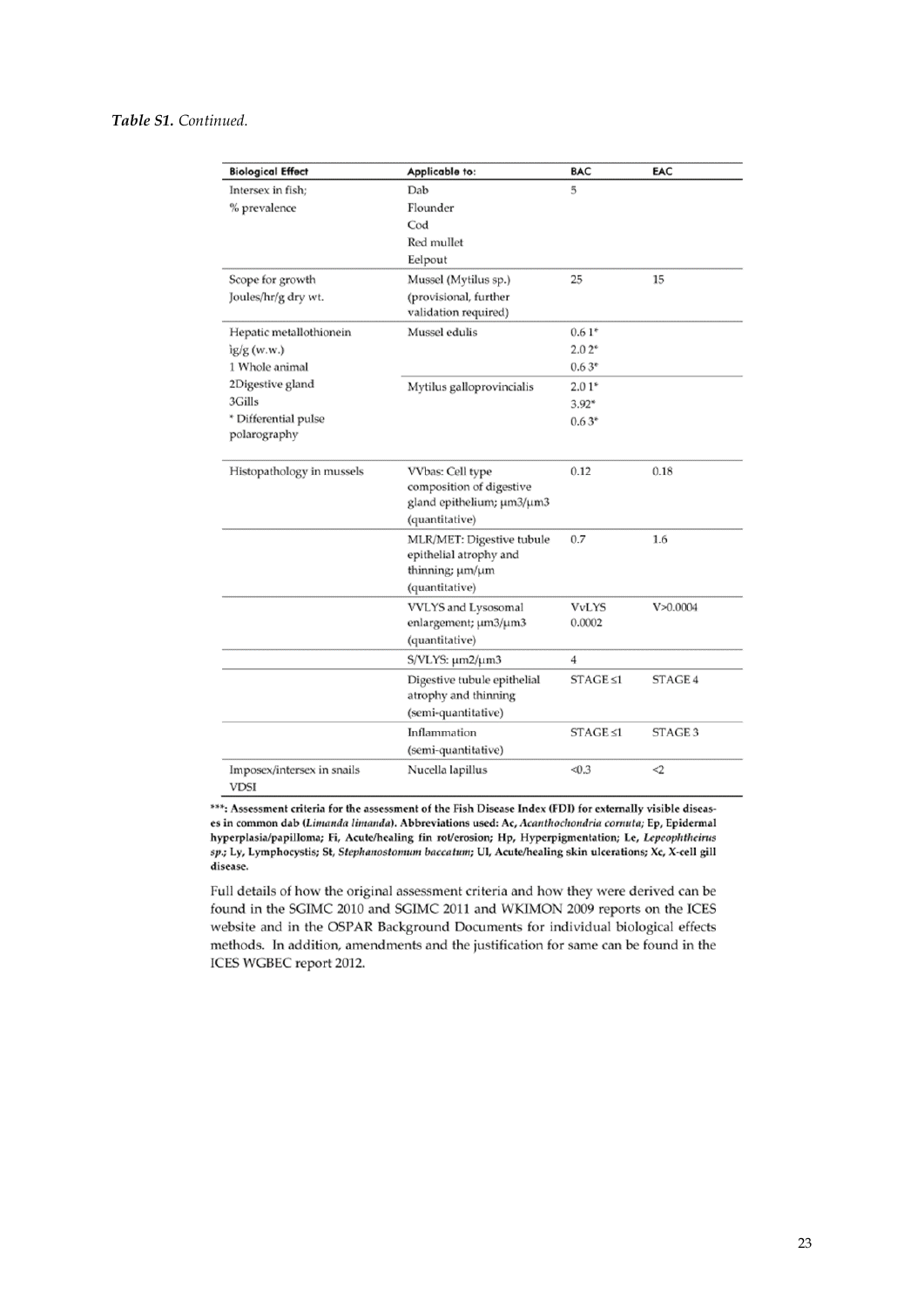**Table S2.** *Assessment criteria (OSPAR pre-CEMP) for CYP1A enzymatic activity (EROD) in fish liver, measured using two different liver tissue fractions (see notes below the table).* (OSPAR pre-CEMP, extracted on August 19<sup>th</sup>, 2021).

| species                    | common name              | sex    | matrix          | <b>BAC</b> |
|----------------------------|--------------------------|--------|-----------------|------------|
| Gadus morhua               | cod                      | both   | liver microsome | 145.0      |
| Limanda limanda            | dab                      | female | liver S9        | 178.0      |
|                            |                          | male   | liver S9        | 147.0      |
|                            |                          | both   | liver microsome | 680.0      |
| Callionymus lyra           | dragonet                 | both   | liver microsome | 202.0      |
| <b>Platichthys flesus</b>  | flounder                 | male   | liver S9        | 24.0       |
| Lepidorhombus<br>boscii    | four spotted me-<br>grim | both   | liver microsome | 13.0       |
| Pleuronectes pla-<br>tessa | plaice                   | male   | liver S9        | 9.5        |
|                            |                          | both   | liver microsome | 255.0      |
| Mullus barbatus            | red mullet               | male   | liver S9        | 208.0      |

#### Notes:

units are pmol min−1 mg S9 protein−1 or pmol min−1 mg microsomal protein−1 for the liver S9 and liver microsome matrices respectively;

there are no EACs;

low values indicate healthy organisms.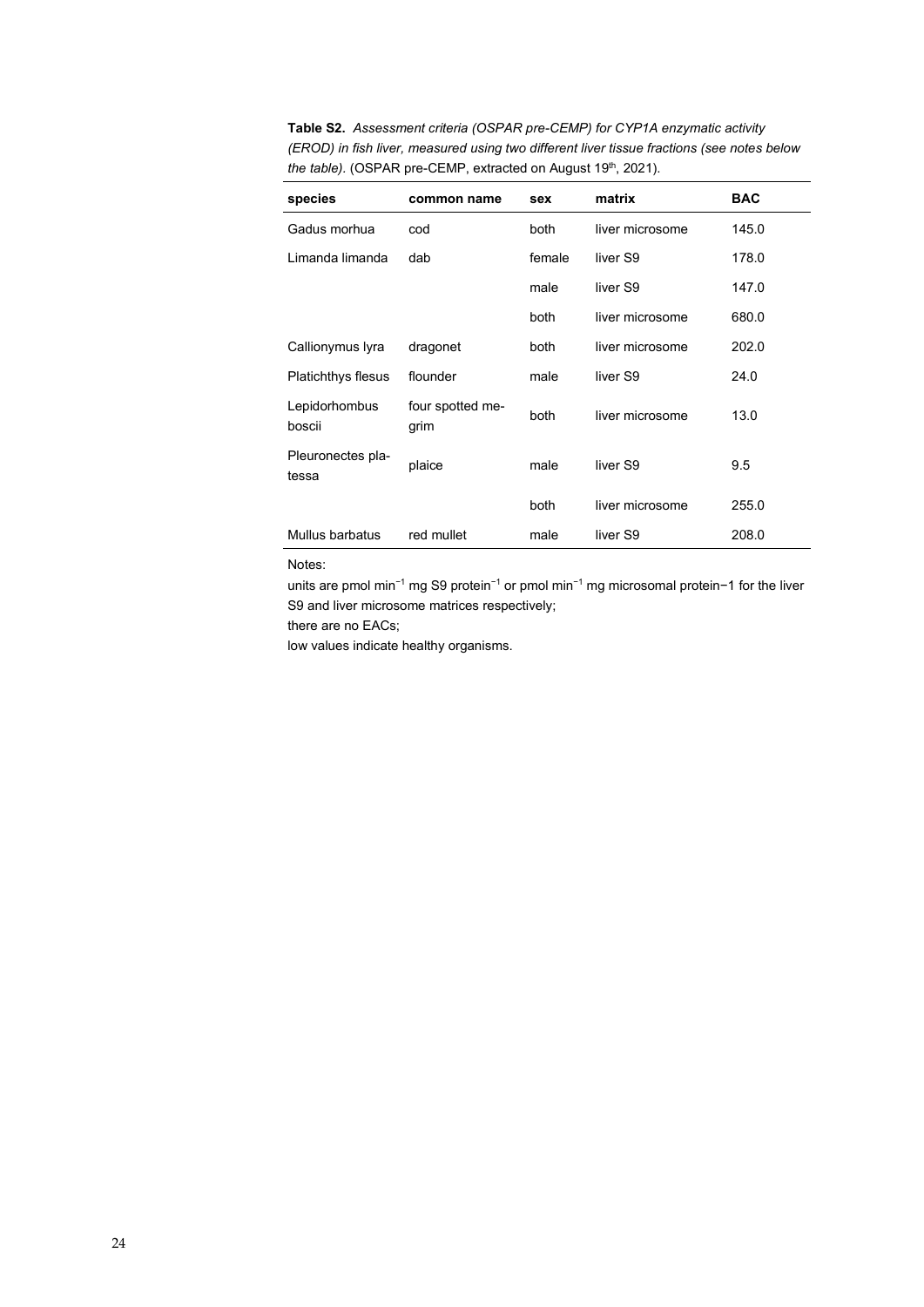| bile metabolite         | species                   | common name | method     | <b>BAC</b> | <b>EAC</b> |
|-------------------------|---------------------------|-------------|------------|------------|------------|
| 1-OH pyrene             | Gadus morhua              | cod         | HPLC-F     | 21.00      |            |
|                         |                           |             | GC-MS      |            | 483        |
|                         | Limanda limanda           | dab         | HPLC-F     | 16.00      |            |
|                         | <b>Platichthys flesus</b> | flounder    | HPLC-F     | 16.00      |            |
|                         | Melanogrammus aeglefinus  | haddock     | HPLC-F     | 13.00      |            |
| 1-OH pyrene equivalents | Gadus morhua              | cod         | <b>SSF</b> | 1.10       | 35         |
|                         | Limanda limanda           | dab         | <b>SSF</b> | 0.15       | 22         |
|                         | <b>Platichthys flesus</b> | flounder    | <b>SSF</b> | 1.30       | 29         |
|                         | Melanogrammus aeglefinus  | haddock     | <b>SSF</b> | 1.90       | 35         |
| 1-OH phenanthrene       | Gadus morhua              | cod         | HPLC-F     | 2.70       |            |
|                         |                           |             | GC-MS      |            | 528        |
|                         | Limanda limanda           | dab         | HPLC-F     | 3.70       |            |
|                         | <b>Platichthys flesus</b> | flounder    | HPLC-F     | 3.70       |            |
|                         | Melanogrammus aeglefinus  | haddock     | HPLC-F     | 0.80       |            |

**Table S3.** *Assessment criteria (OSPAR pre-CEMP) for biliary PAH metabolites in fish, measured using three different analytical techniques (see notes below the table).* (OSPAR pre-CEMP, extracted on August 19<sup>th</sup>, 2021).

Notes:

HPLC-F is high performance liquid chromatography - fluorescence, GC-MS is gas chromatography - mass spectrometry, and SSF is synchronous scan fluorescence 341/383 nm;

units are ng ml<sup>-1</sup> for HPLC-F, ng g<sup>-1</sup> for GC-MS, and pyrene-type μg ml<sup>-1</sup> for SSF;

the proliferation of methods and units are a mystery to all those who have not devoted their lives to the study of bile metabolites;

low values indicate healthy organisms.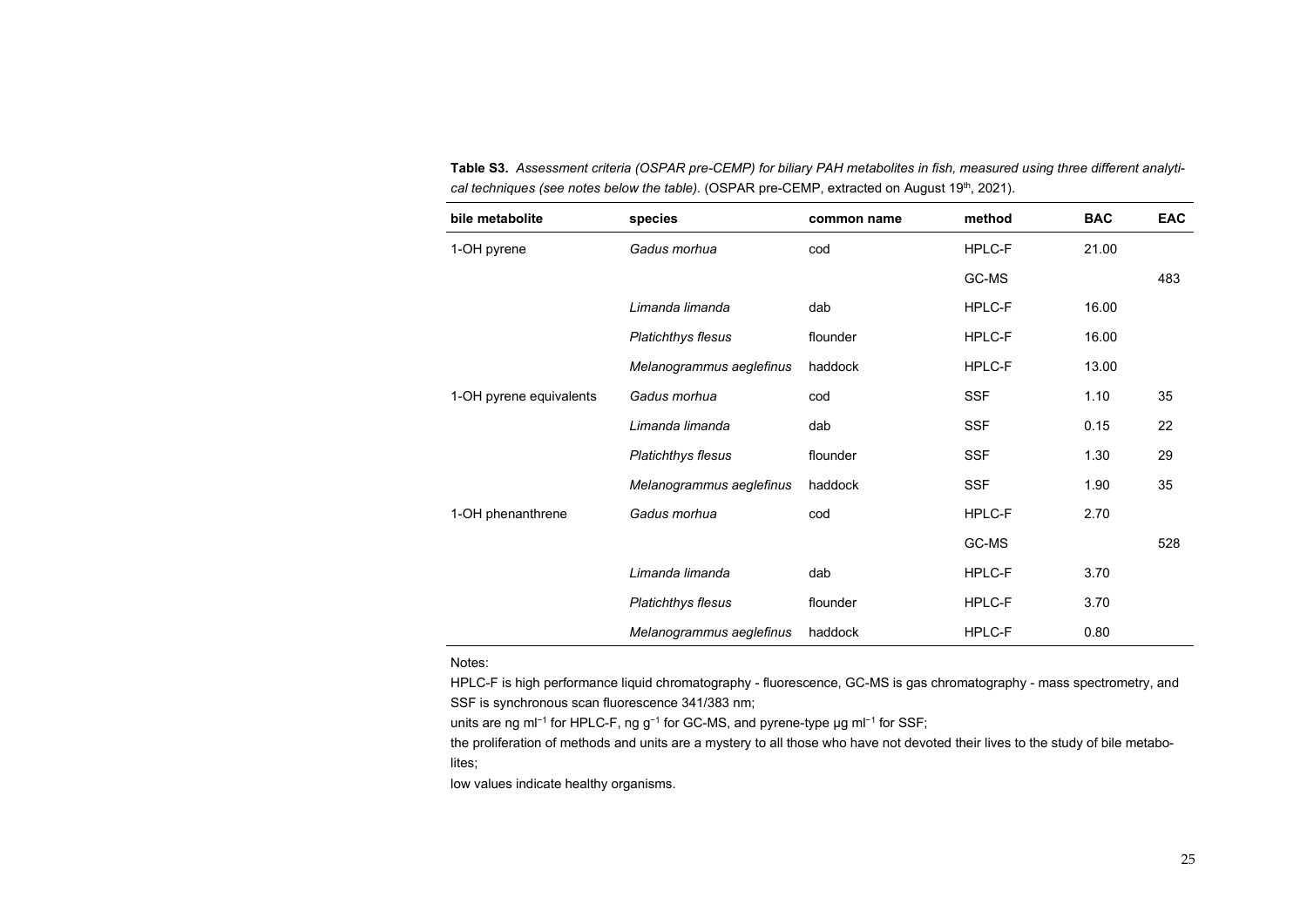| Table S4. PAH and metal-specific relevant biological Effects. (OSPAR pre-CEMP, extracted on August 19 <sup>th</sup> , 2021) |                                                                                                                       |                                                                                                                                                                                                                                                                                                                                                                                                                                                                                                                      |  |
|-----------------------------------------------------------------------------------------------------------------------------|-----------------------------------------------------------------------------------------------------------------------|----------------------------------------------------------------------------------------------------------------------------------------------------------------------------------------------------------------------------------------------------------------------------------------------------------------------------------------------------------------------------------------------------------------------------------------------------------------------------------------------------------------------|--|
| <b>Field</b>                                                                                                                | Description                                                                                                           | <b>Validated Entry</b>                                                                                                                                                                                                                                                                                                                                                                                                                                                                                               |  |
| [Table title]                                                                                                               | Name of monitoring programme.                                                                                         | PAH and metal-specific relevant Biological Effects                                                                                                                                                                                                                                                                                                                                                                                                                                                                   |  |
| [ProgrammeDescription]                                                                                                      | Description of the monitoring<br>programme.                                                                           | The PAH and metal-specific relevant Biological Effects monitoring is carried out within OSPAR's pre-Coordinated Environmen-<br>tal Monitoring Programme (CEMP) (Agreement 2016-01). Pre-CEMP monitoring work on hazardous substances comprises<br>monitoring and assessment of the sources and pathways of contaminants and their concentrations and effects in the marine<br>environment.<br>OSPAR has agreed within the context of the pre-CEMP that certain components for hazardous substances are not monitored |  |
|                                                                                                                             |                                                                                                                       | on a mandatory basis.<br>Pre-CEMP component H-10 sets out monitoring of PAH and metal-specific biological effects.                                                                                                                                                                                                                                                                                                                                                                                                   |  |
| [OtherPoliciesConventions]                                                                                                  | Monitoring for other Union legis-<br>lation or international agree-<br>ments that contributes to the<br>programme.    | OSP-CEMP                                                                                                                                                                                                                                                                                                                                                                                                                                                                                                             |  |
| [Contracting Parties monitoring] tion of this monitoring pro-                                                               | Which other countries are in-<br>volved in practical implementa-<br>gramme, and what is the degree<br>of cooperation. | Coordinated data collection<br>BE, DE, DK, FR, NL, NO, SE, UK                                                                                                                                                                                                                                                                                                                                                                                                                                                        |  |
| [Contracting Parties supplying<br>data]                                                                                     |                                                                                                                       | BE, DE, DK, FR, NL, NO, SE, UK                                                                                                                                                                                                                                                                                                                                                                                                                                                                                       |  |
| [Contracting Parties with an<br>"opt out"]                                                                                  |                                                                                                                       |                                                                                                                                                                                                                                                                                                                                                                                                                                                                                                                      |  |
| [Temporal scope]                                                                                                            | Start (and end) date of the pro-<br>gramme.                                                                           | 1989 - 9999                                                                                                                                                                                                                                                                                                                                                                                                                                                                                                          |  |
| [Spatial scope]                                                                                                             | Spatial coverage of the pro-<br>gramme according to the juris-<br>dictional zones of marine wa-<br>ters.              | EEZ (or similar, e.g. Contiguous Zone, Fishing Zone, Ecological Protection Zone)                                                                                                                                                                                                                                                                                                                                                                                                                                     |  |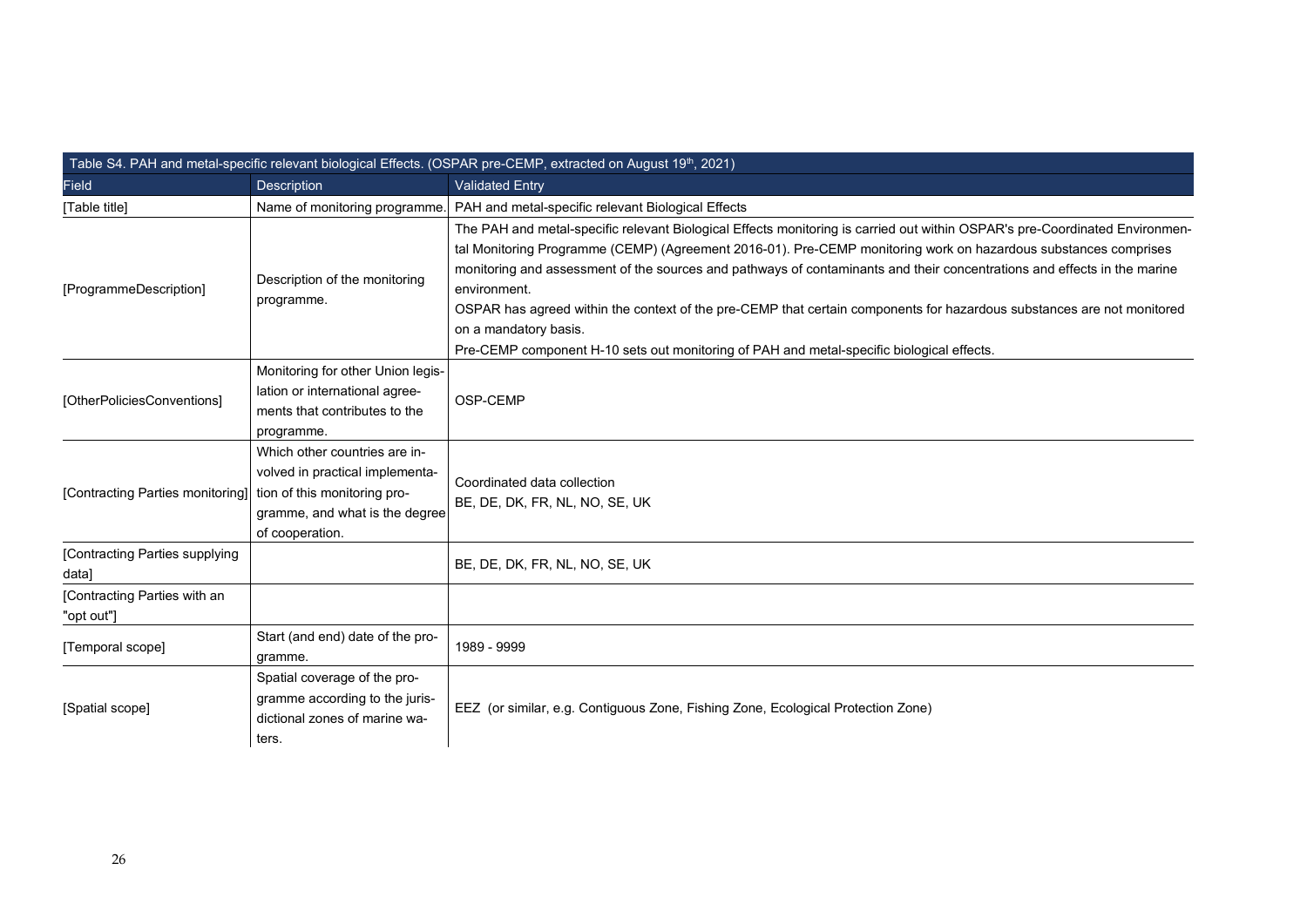| [Aggregation of Data]           | At which scale can the data from<br>the sub-programme be aggre-<br>gated for environmental assess- | Sub-region                                                                                                          |
|---------------------------------|----------------------------------------------------------------------------------------------------|---------------------------------------------------------------------------------------------------------------------|
|                                 | ments?                                                                                             |                                                                                                                     |
| [MarineReportingUnit]           | Area(s) where the programme                                                                        | marineSubregion                                                                                                     |
|                                 | takes place.                                                                                       | marineSubdivision                                                                                                   |
|                                 | Purpose of the programme                                                                           |                                                                                                                     |
| [Monitoring Purpose]            | aimed at collecting data and in-                                                                   | Pressures in the marine environment                                                                                 |
|                                 | formation.                                                                                         |                                                                                                                     |
|                                 | Type of monitoring (in-situ, re-                                                                   |                                                                                                                     |
| [MonitoringType]                | mote sensing, etc.).                                                                               | In-situ sampling offshore                                                                                           |
|                                 | Feature(s) monitored (ecosys-                                                                      |                                                                                                                     |
| [Indicator Metric]              | tem components, pressures, ac-                                                                     | <b>PresEnvContNonUPBTs</b>                                                                                          |
|                                 | tivities).                                                                                         | PresEnvContUPBTs                                                                                                    |
|                                 | Element(s) monitored (e.g. spe-                                                                    |                                                                                                                     |
| [Elements]                      |                                                                                                    | Total PAHs (Benzo(a)pyrene, Benzo(b)fluoranthene, Benzo(k)fluoranthene, Benzo(ghi)perylene, Indeno(1,2,3-cd)pyrene) |
|                                 | cies, habitats, contaminants).                                                                     |                                                                                                                     |
| [Element Monitored]             |                                                                                                    |                                                                                                                     |
| [Parameter Measured]            | Parameter(s) monitored.                                                                            | CONC-B                                                                                                              |
|                                 |                                                                                                    | CONC-S                                                                                                              |
| [Monitoring Guidelines/Monitor- | Guidelines/protocols describing                                                                    | OTH                                                                                                                 |
| ing Method in place]            | the method for monitoring.                                                                         | OSP-026                                                                                                             |
|                                 |                                                                                                    |                                                                                                                     |
| [MonitoringMethodOther]         | Guidelines/protocols describing<br>the method for monitoring.                                      | CEMP guidelines for coordinated monitoring for hazardous substances (Agreement 2016-04)                             |
|                                 | In addition to a specified                                                                         |                                                                                                                     |
| [Quality Assurance Procedures   | method, is there any additional                                                                    | Currently developed by the ICES WGBEC                                                                               |
| in Place]                       | <b>Quality Assurance used?</b>                                                                     | CEFAS laboratory proficiency testing scheme: BEQUALM                                                                |
|                                 | What type of Quality Control is                                                                    |                                                                                                                     |
| [Quality Control]               | used?                                                                                              | Delayed mode                                                                                                        |
|                                 |                                                                                                    |                                                                                                                     |
| [Data submission Frequency      | Frequency of the monitoring                                                                        | Yearly                                                                                                              |
| (and deadline)]                 |                                                                                                    |                                                                                                                     |
| [Applicable MSFD GES Crite-     | Indicator(s) to which the pro-                                                                     | <b>D8C1</b>                                                                                                         |
| ria]                            | gramme contributes.                                                                                |                                                                                                                     |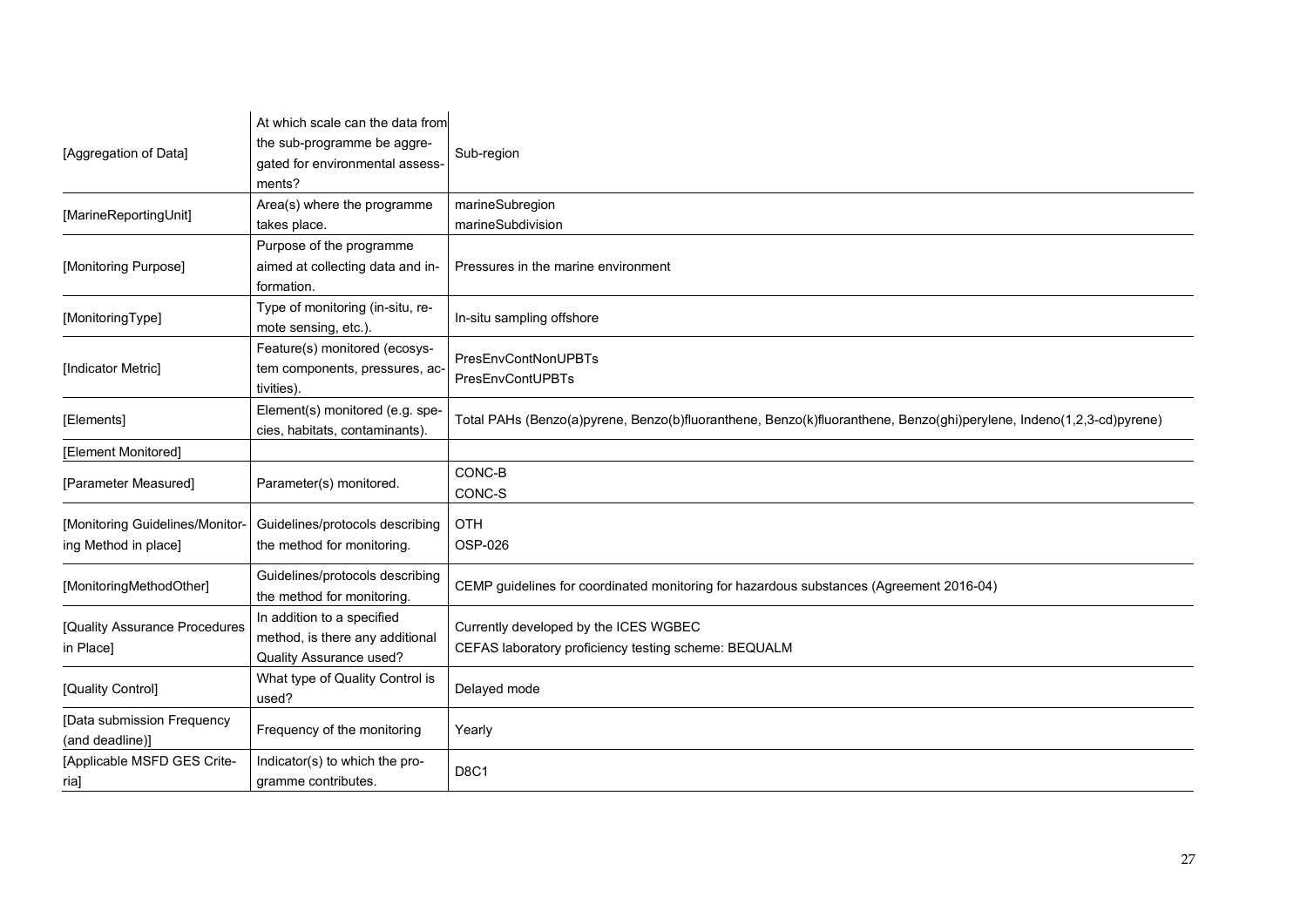| [Data Depository]            | Link to where monitoring data |                                                                                                    |
|------------------------------|-------------------------------|----------------------------------------------------------------------------------------------------|
|                              | can be accessed (Art. 19(3))  | https://ocean.ices.dk/OHAT/                                                                        |
| [Data Custodian]             |                               | <b>ICES</b> Datacentre                                                                             |
| [Assessment Guidelines]      |                               | https://ocean.ices.dk/ohat/trDocuments/2019/help ac biota biological effects.html                  |
|                              |                               | https://ocean.ices.dk/ohat/trDocuments/2019/help methods biota biological effects.html             |
| [Assessment tools available] |                               | Background Reference Concentrations: Ecotoxicological Assessment Criteria (Davies & Vetaack, 2012) |
| [Nature of data]             |                               | Processed                                                                                          |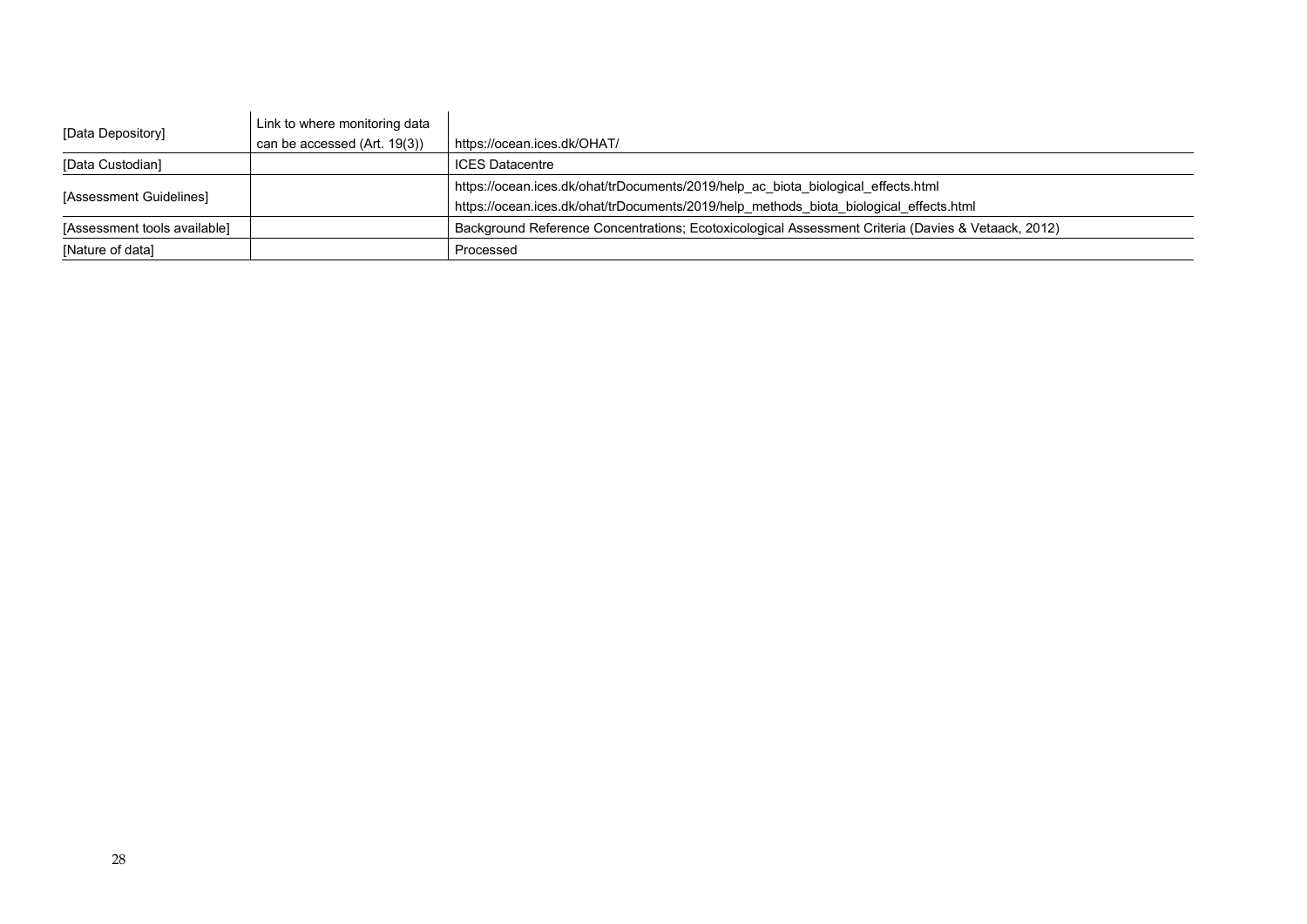|                                            |                                                                                                                                                     | Table S5. General biological effects (Whole sediment bioassays, Sediment Pore-Water and Elutriate Bioassays, Water Bioassays, CYP1a, Lysosomal Stability, Liver Histopathology/ Macro-<br>scopic liver neoplasms, Externally Visible Fish Diseases, Reproductive Success in Fish). (OSPAR pre-CEMP, extracted on August 19 <sup>th</sup> , 2021).                                                                                                                                                                                                                                                                                                                                                                                                                                                                                                                           |
|--------------------------------------------|-----------------------------------------------------------------------------------------------------------------------------------------------------|-----------------------------------------------------------------------------------------------------------------------------------------------------------------------------------------------------------------------------------------------------------------------------------------------------------------------------------------------------------------------------------------------------------------------------------------------------------------------------------------------------------------------------------------------------------------------------------------------------------------------------------------------------------------------------------------------------------------------------------------------------------------------------------------------------------------------------------------------------------------------------|
| <b>Field</b>                               | Description                                                                                                                                         | <b>Validated Entry</b>                                                                                                                                                                                                                                                                                                                                                                                                                                                                                                                                                                                                                                                                                                                                                                                                                                                      |
| [Table title]                              | Name of monitoring pro-<br>gramme.                                                                                                                  | General Biological Effects (Whole sediment bioassays, Sediment Pore-Water and Elutriate Bioassays, Water Bioassays, CYP1a, Ly-<br>sosomal Stability, Liver Histopathology/ Macroscopic liver neoplasms, Externally Visible Fish Diseases, Reproductive Success in<br>Fish)                                                                                                                                                                                                                                                                                                                                                                                                                                                                                                                                                                                                  |
| [ProgrammeDescription]                     | programme.                                                                                                                                          | The General Biological Effects (Whole sediment bioassays, Sediment Pore-Water and Elutriate Bioassays, Water Bioassays, CYP1a,<br>Lysosomal Stability, Liver Histopathology/ Macroscopic liver neoplasms, Externally Visible Fish Diseases, Reproductive Success in<br>Fish)monitoring is carried out within OSPAR's pre-Coordinated Environmental Monitoring Programme (CEMP) (Agreement 2016-01).<br>Description of the monitoring Pre-CEMP monitoring work on hazardous substances comprises monitoring and assessment of the sources and pathways of contam-<br>inants and their concentrations and effects in the marine environment.<br>OSPAR has agreed within the context of the pre-CEMP that certain components for hazardous substances are not monitored on a<br>mandatory basis.<br>Pre-CEMP component H-11 sets out monitoring of general biological effects. |
| [OtherPoliciesConventions]                 | Monitoring for other Union<br>legislation or international<br>agreements that contributes<br>to the programme.                                      | OSP-CEMP                                                                                                                                                                                                                                                                                                                                                                                                                                                                                                                                                                                                                                                                                                                                                                                                                                                                    |
| [Contracting Parties monito-<br>ring]      | Which other countries are in-<br>volved in practical imple-<br>mentation of this monitoring<br>programme, and what is the<br>degree of cooperation. | Coordinated data collection<br>BE, DE, DK, FR, NL, NO, SE, UK                                                                                                                                                                                                                                                                                                                                                                                                                                                                                                                                                                                                                                                                                                                                                                                                               |
| [Contracting Parties sup-<br>plying data]  |                                                                                                                                                     | BE, DE, DK, FR, NL, NO, SE, UK                                                                                                                                                                                                                                                                                                                                                                                                                                                                                                                                                                                                                                                                                                                                                                                                                                              |
| [Contracting Parties with an<br>"opt out"] |                                                                                                                                                     |                                                                                                                                                                                                                                                                                                                                                                                                                                                                                                                                                                                                                                                                                                                                                                                                                                                                             |
| [Temporal scope]                           | Start (and end) date of the<br>programme.                                                                                                           | 2010 - 9999                                                                                                                                                                                                                                                                                                                                                                                                                                                                                                                                                                                                                                                                                                                                                                                                                                                                 |
| [Spatial scope]                            | Spatial coverage of the pro-<br>gramme according to the ju-<br>risdictional zones of marine<br>waters.                                              | EEZ (or similar, e.g. Contiguous Zone, Fishing Zone, Ecological Protection Zone)                                                                                                                                                                                                                                                                                                                                                                                                                                                                                                                                                                                                                                                                                                                                                                                            |
| [Aggregation of Data]                      | At which scale can the data<br>from the sub-programme be                                                                                            | Sub-region                                                                                                                                                                                                                                                                                                                                                                                                                                                                                                                                                                                                                                                                                                                                                                                                                                                                  |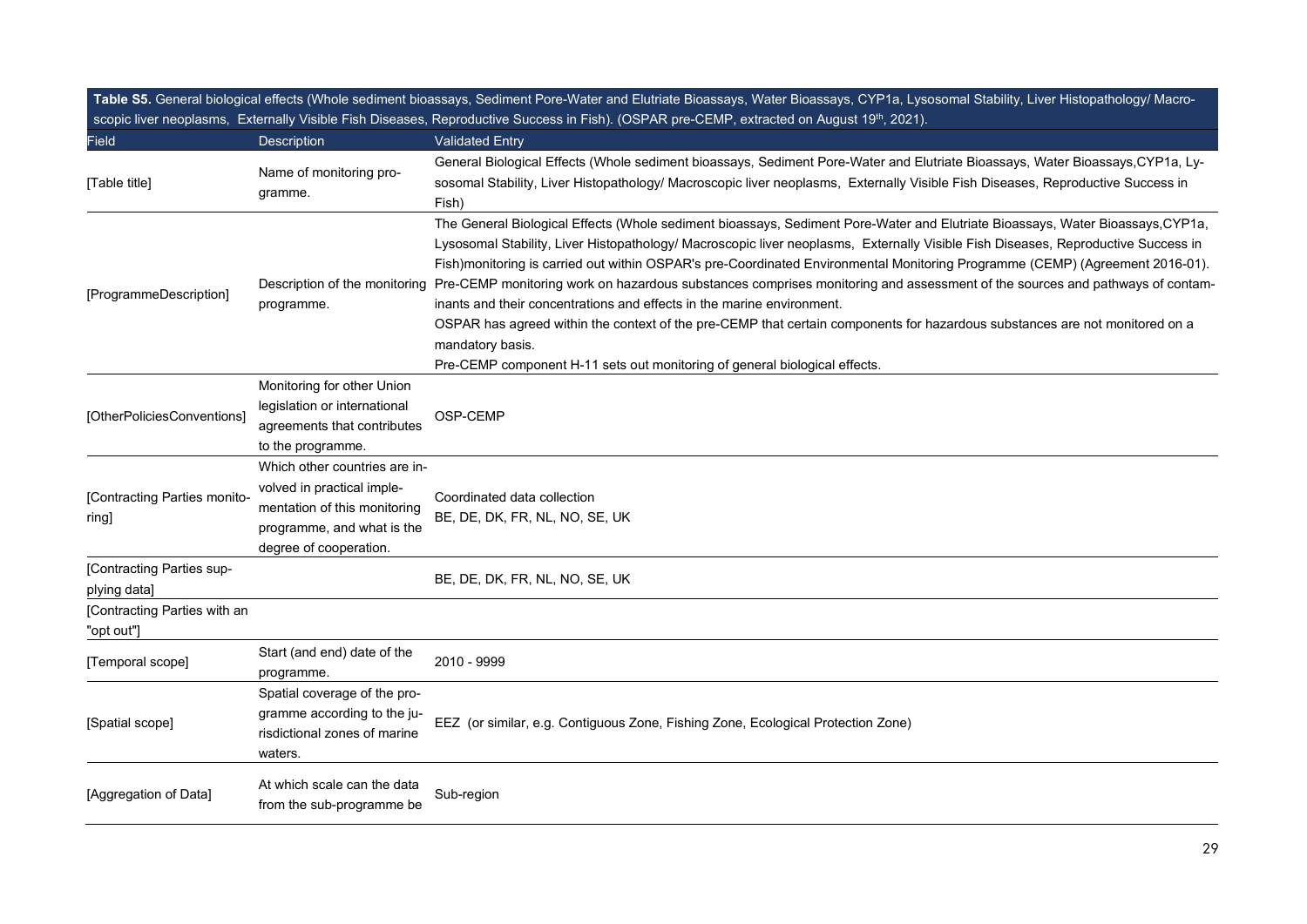|                                                         | aggregated for environmen-<br>tal assessments?                                                |                                                                                                                      |
|---------------------------------------------------------|-----------------------------------------------------------------------------------------------|----------------------------------------------------------------------------------------------------------------------|
| [MarineReportingUnit]                                   | Area(s) where the pro-<br>gramme takes place.                                                 | marineSubregion<br>marineSubdivision                                                                                 |
| [Monitoring Purpose]                                    | Purpose of the programme<br>aimed at collecting data and<br>information.                      | Environmental state and impacts<br>Pressures in the marine environment                                               |
| [MonitoringType]                                        | Type of monitoring (in-situ,<br>remote sensing, etc.).                                        | In-situ sampling offshore                                                                                            |
| [Indicator Metric]                                      | Feature(s) monitored (eco-<br>system components, pres-<br>sures, activities).                 | PresEnvContNonUPBTs<br><b>PresEnvContUPBTs</b>                                                                       |
| [Elements]                                              | Element(s) monitored (e.g.<br>species, habitats, contami-<br>nants).                          | All Contaminants                                                                                                     |
| [Element Monitored]                                     |                                                                                               | Effects of contaminants                                                                                              |
| [Parameter Measured]                                    | Parameter(s) monitored.                                                                       | CONC-B<br>CONC-S<br>CONC-W                                                                                           |
| [Monitoring Guidelines/Mon-<br>itoring Method in place] | Guidelines/protocols de-<br>scribing the method for mon-<br>itoring.                          | OTH<br>OSP-025                                                                                                       |
| [MonitoringMethodOther]                                 | Guidelines/protocols de-<br>itoring.                                                          | scribing the method for mon- CEMP guidelines for coordinated monitoring for hazardous substances (Agreement 2016-04) |
| [Quality Assurance Proce-<br>dures in Place]            | In addition to a specified<br>method, is there any addi-<br>tional Quality Assurance<br>used? | <b>ICES WGBEC RingTests</b>                                                                                          |
| [Quality Control]                                       | What type of Quality Control<br>is used?                                                      | Delayed                                                                                                              |
| [Data submission Fre-<br>quency (and deadline)]         | Frequency of the monitoring Yearly                                                            |                                                                                                                      |
| [Applicable MSFD GES Cri-<br>teria]                     | Indicator(s) to which the pro-<br>gramme contributes.                                         | D8C1                                                                                                                 |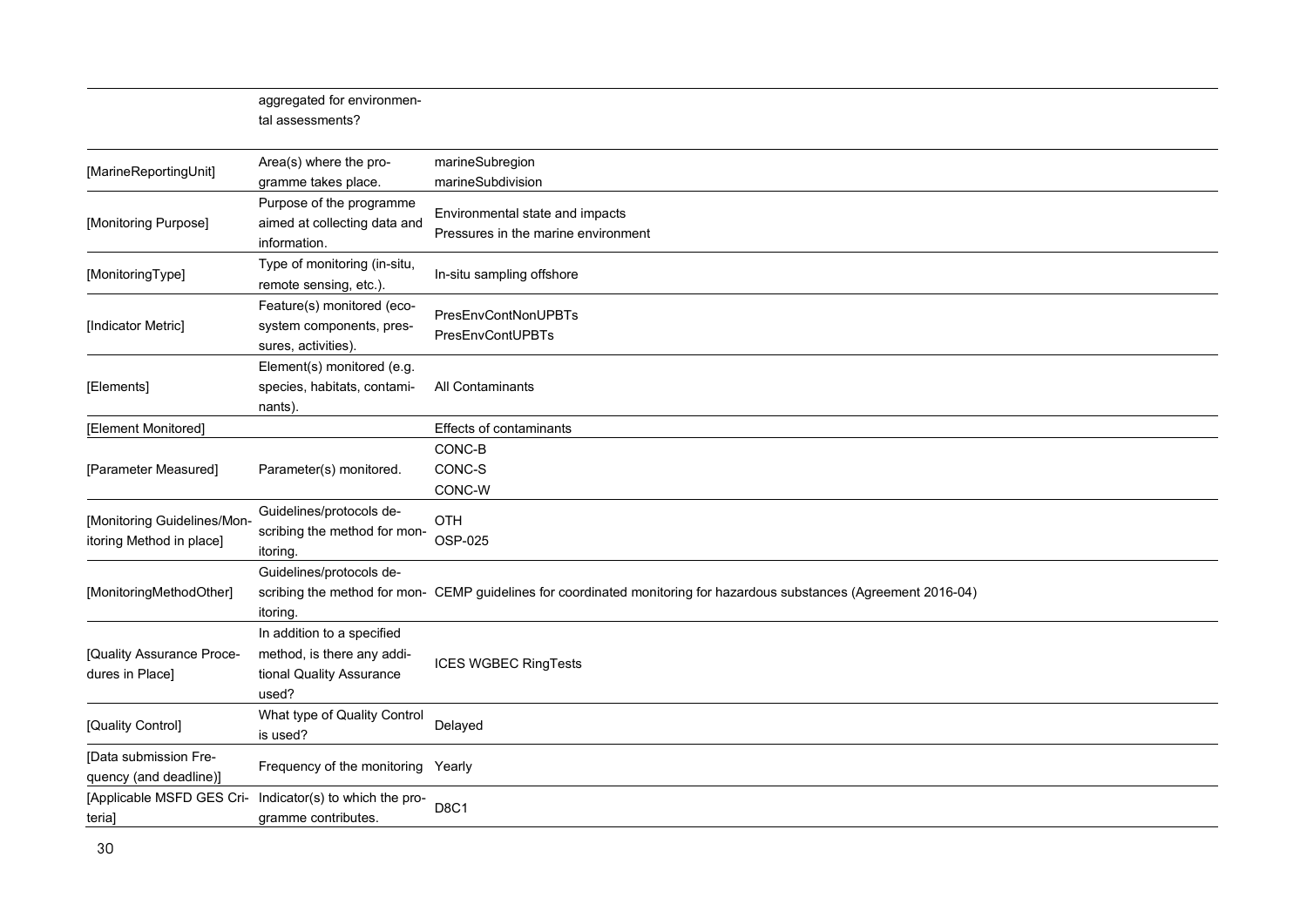| [Data Depository]                 | Link to where monitoring<br>data can be accessed (Art. |                                                                                                                                                                           |
|-----------------------------------|--------------------------------------------------------|---------------------------------------------------------------------------------------------------------------------------------------------------------------------------|
|                                   | 19(3)                                                  | https://ocean.ices.dk/OHAT/                                                                                                                                               |
| [Data Custodian]                  |                                                        | <b>ICES Datacentre</b>                                                                                                                                                    |
| [Assessment Guidelines]           |                                                        | https://ocean.ices.dk/oat/trDocuments/2019/help_ac_biota_biological_effects.html<br>https://ocean.ices.dk/oat/trDocuments/2019/help methods biota biological effects.html |
| [Assessment tools availa-<br>ble] |                                                        | Background Reference Concentrations; Ecotoxicological Assessment Criteria                                                                                                 |
| [Nature of data]                  |                                                        | Processed                                                                                                                                                                 |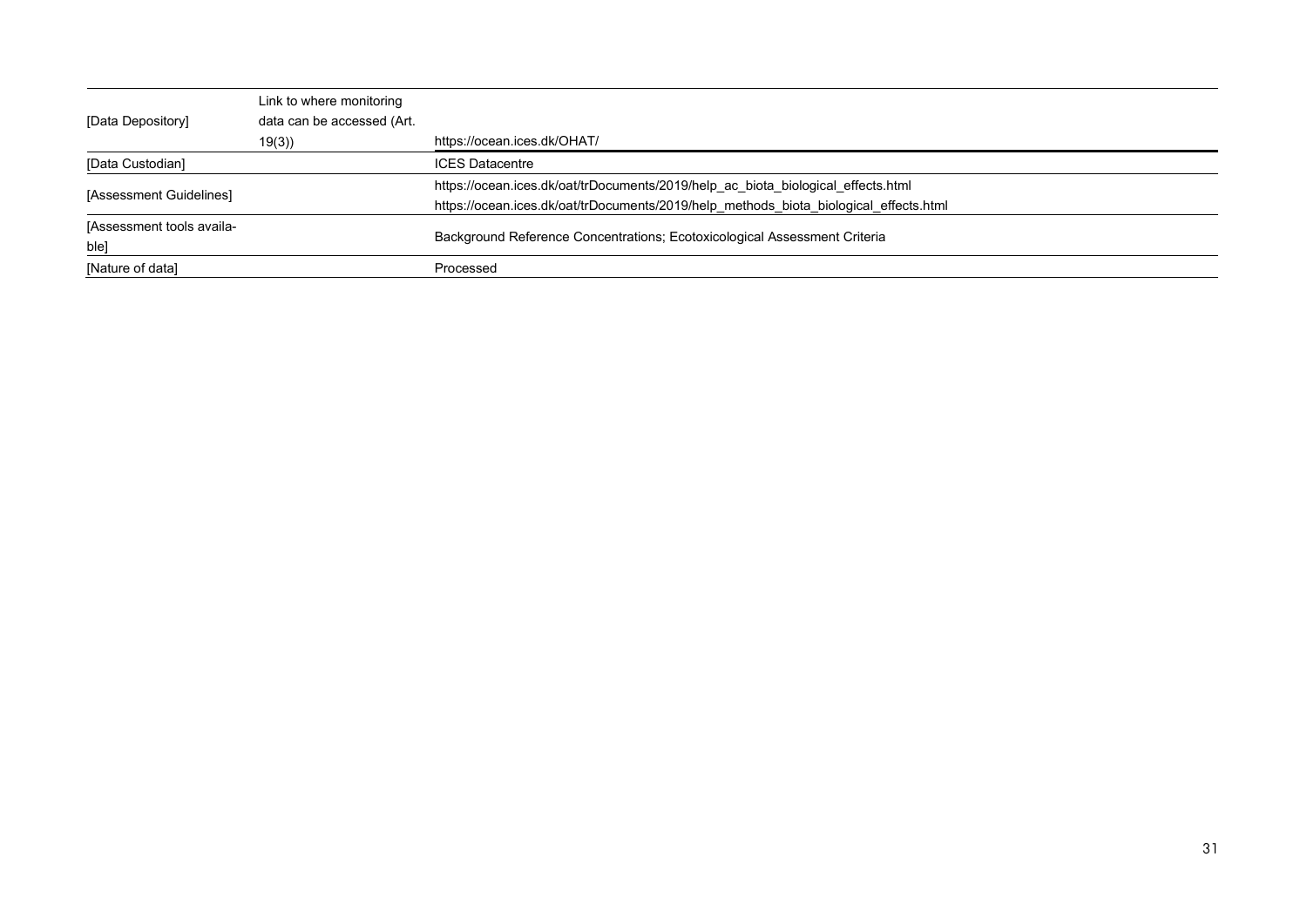| Table S6. Organotins concentrations and biological effects. (OSPAR CEMP, extracted on August 19th, 2021). |                                                                                                                                                    |                                                                                                                                                                                                                                                                                                                                                                                                                                                                                                                                                                                                                                                                                                                                                                                                                                                                                                                                       |  |  |
|-----------------------------------------------------------------------------------------------------------|----------------------------------------------------------------------------------------------------------------------------------------------------|---------------------------------------------------------------------------------------------------------------------------------------------------------------------------------------------------------------------------------------------------------------------------------------------------------------------------------------------------------------------------------------------------------------------------------------------------------------------------------------------------------------------------------------------------------------------------------------------------------------------------------------------------------------------------------------------------------------------------------------------------------------------------------------------------------------------------------------------------------------------------------------------------------------------------------------|--|--|
| <b>Field</b>                                                                                              | <b>Description</b>                                                                                                                                 | <b>Validated Entry</b>                                                                                                                                                                                                                                                                                                                                                                                                                                                                                                                                                                                                                                                                                                                                                                                                                                                                                                                |  |  |
| [Table title]                                                                                             | Name of monitoring programme.                                                                                                                      | Organotins concentrations and biological effects                                                                                                                                                                                                                                                                                                                                                                                                                                                                                                                                                                                                                                                                                                                                                                                                                                                                                      |  |  |
| [ProgrammeDescription]                                                                                    | Description of the monitoring programme.                                                                                                           | The organotins concentrations and biological effects concentrations monitoring is carried out within<br>OSPAR's Coordinated Environmental Monitoring Programme (CEMP) (Agreement 2016-01). CEMP<br>monitoring work on hazardous substances comprises monitoring and assessment of the sources and<br>pathways of contaminants and their concentrations and effects in the marine environment.<br>OSPAR has agreed within the context of the CEMP that certain components for hazardous sub-<br>stances are to be monitored on a mandatory basis, subject to clearly defined and agreed conditions.<br>CEMP component H-4 sets out monitoring of tributyl tin (TBT)-specific biological effects and TBT in<br>sediment or biota (Appendix H4). Monitoring of TBT concentrations in the marine environment in ei-<br>ther sediments or biota should be carried out in parallel with monitoring of TBT-specific biological ef-<br>fects. |  |  |
| [OtherPoliciesConventions]                                                                                | Monitoring for other Union legislation or inter-<br>national agreements that contributes to the<br>programme.                                      | OSP-CEMP                                                                                                                                                                                                                                                                                                                                                                                                                                                                                                                                                                                                                                                                                                                                                                                                                                                                                                                              |  |  |
| [Contracting Parties monitoring]                                                                          | Which other countries are involved in practi-<br>cal implementation of this monitoring pro-<br>gramme, and what is the degree of coopera-<br>tion. | Coordinated data collection<br>BE, DE, DK, ES, IE, IS, NL, NO, PT, SE, UK                                                                                                                                                                                                                                                                                                                                                                                                                                                                                                                                                                                                                                                                                                                                                                                                                                                             |  |  |
| [Contracting Parties supplying data]                                                                      |                                                                                                                                                    | BE, DE, DK, ES, IE, IS, NL, NO, PT, SE, UK                                                                                                                                                                                                                                                                                                                                                                                                                                                                                                                                                                                                                                                                                                                                                                                                                                                                                            |  |  |
| [Contracting Parties with an "opt out"]                                                                   |                                                                                                                                                    |                                                                                                                                                                                                                                                                                                                                                                                                                                                                                                                                                                                                                                                                                                                                                                                                                                                                                                                                       |  |  |
| [Temporal scope]                                                                                          | Start (and end) date of the programme.                                                                                                             | 1978 - 9999                                                                                                                                                                                                                                                                                                                                                                                                                                                                                                                                                                                                                                                                                                                                                                                                                                                                                                                           |  |  |
| [Spatial scope]                                                                                           | Spatial coverage of the programme according<br>to the jurisdictional zones of marine waters.                                                       | Coastal waters (WFD)                                                                                                                                                                                                                                                                                                                                                                                                                                                                                                                                                                                                                                                                                                                                                                                                                                                                                                                  |  |  |
| [Aggregation of Data]                                                                                     | At which scale can the data from the sub-pro-<br>gramme be aggregated for environmental as- Sub-region<br>sessments?                               |                                                                                                                                                                                                                                                                                                                                                                                                                                                                                                                                                                                                                                                                                                                                                                                                                                                                                                                                       |  |  |
| [MarineReportingUnit]                                                                                     | Area(s) where the programme takes place.                                                                                                           | marineSubregion<br>marineSubdivision                                                                                                                                                                                                                                                                                                                                                                                                                                                                                                                                                                                                                                                                                                                                                                                                                                                                                                  |  |  |
| [Monitoring Purpose]                                                                                      | Purpose of the programme aimed at collect-<br>ing data and information.                                                                            | Environmental state and impacts<br>Pressures in the marine environment                                                                                                                                                                                                                                                                                                                                                                                                                                                                                                                                                                                                                                                                                                                                                                                                                                                                |  |  |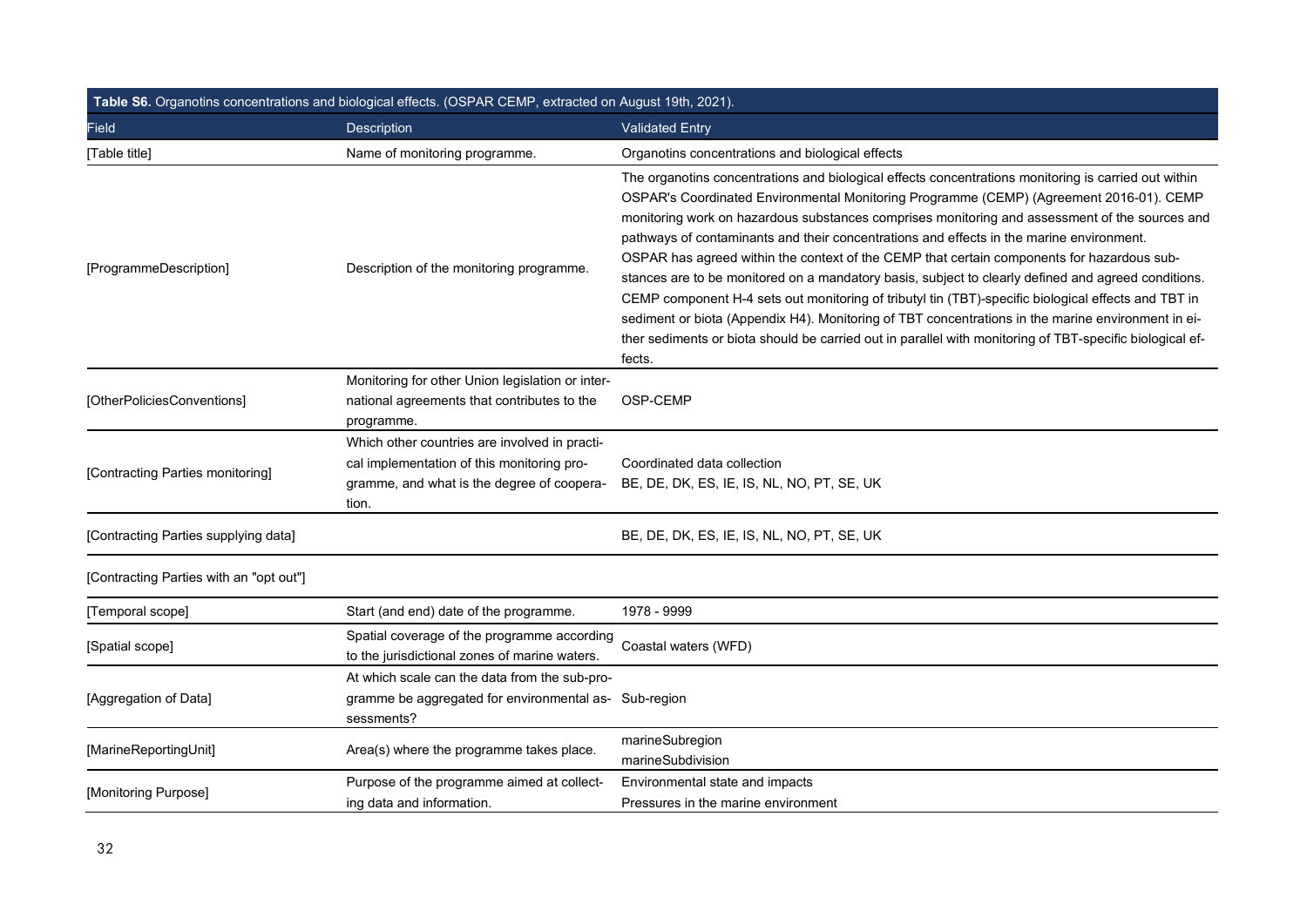| [MonitoringType]                                   | Type of monitoring (in-situ, remote sensing,<br>$etc.$ ).                             | In-situ sampling offshore                                                               |
|----------------------------------------------------|---------------------------------------------------------------------------------------|-----------------------------------------------------------------------------------------|
|                                                    | Feature(s) monitored (ecosystem compo-                                                | <b>PresEnvContNonUPBTs</b>                                                              |
| [Indicator Metric]                                 | nents, pressures, activities).                                                        | PresEnvContUPBTs                                                                        |
| [Elements]                                         | Element(s) monitored (e.g. species, habitats,<br>contaminants).                       | Tributyltin compounds                                                                   |
|                                                    |                                                                                       | TBT-specific biological effects:                                                        |
|                                                    |                                                                                       | Vas Deferens Sequence, Imposex Stage, Intersex Stage                                    |
|                                                    |                                                                                       | Organotins in Sediments:                                                                |
| [Element Monitored]                                |                                                                                       | Mono & Dibutyltin;                                                                      |
|                                                    |                                                                                       | Mono, Di & Triphenyltin; Tributyltin Organotins in Biota:                               |
|                                                    |                                                                                       | Mono & Dibutyltin;                                                                      |
|                                                    |                                                                                       | Mono, Di & Triphenyltin; Tributyltin                                                    |
|                                                    |                                                                                       | CONC-B                                                                                  |
| [Parameter Measured]                               | Parameter(s) monitored.                                                               | CONC-S                                                                                  |
|                                                    |                                                                                       | OTH                                                                                     |
|                                                    |                                                                                       | OSP-001                                                                                 |
| [Monitoring Guidelines/Monitoring Method           | Guidelines/protocols describing the method<br>for monitoring.                         | OSP-018                                                                                 |
| in place]                                          |                                                                                       | OSP-025                                                                                 |
|                                                    |                                                                                       | OSP-026                                                                                 |
|                                                    |                                                                                       | OSP-028                                                                                 |
| [MonitoringMethodOther]                            | Guidelines/protocols describing the method<br>for monitoring.                         | CEMP guidelines for coordinated monitoring for hazardous substances (Agreement 2016-04) |
| [Quality Assurance Procedures in Place]            | In addition to a specified method, is there any<br>additional Quality Assurance used? | External laboratory proficiency testing scheme: QUASIMEME                               |
| [Quality Control]                                  | What type of Quality Control is used?                                                 | Delayed mode                                                                            |
| [Data submission Frequency (and dead-<br>$line)$ ] | Frequency of the monitoring                                                           | Yearly                                                                                  |
|                                                    | Indicator(s) to which the programme contrib-                                          | D8C1                                                                                    |
| [Applicable MSFD GES Criteria]                     | utes.                                                                                 | D8C2                                                                                    |
| [Data Depository]                                  | Link to where monitoring data can be ac-<br>cessed (Art. 19(3))                       | https://ocean.ices.dk/OHAT/                                                             |
| [Data Custodian]                                   |                                                                                       | <b>ICES Datacentre</b>                                                                  |
|                                                    |                                                                                       |                                                                                         |